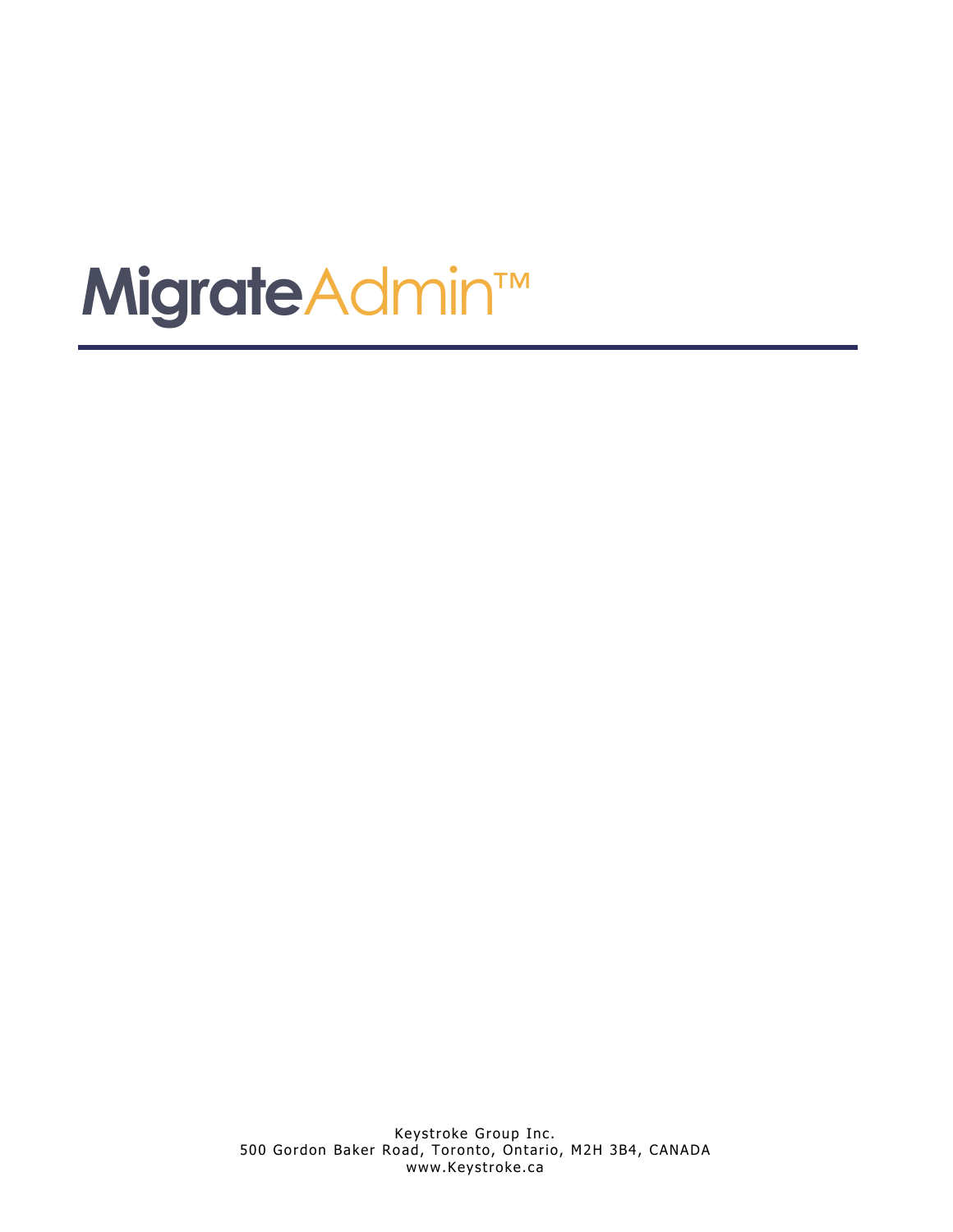### **MigrateAdmin™ by KEYSTROKE**

#### **User's Guide**

COPYRIGHT NOTICE © 2020 KEYSTROKE. All Rights Reserved.

This document may not, in whole or in part, be copied, photocopied, reproduced, translated, or reduced to any electronic medium or machine-readable form without prior consent in writing from KEYSTROKE, 500 Gordon Baker Road, Toronto, Ontario, M2H 3B4, CANADA.

ALL EXAMPLES WITH NAMES, COMPANY NAMES, OR COMPANIES THAT APPEAR IN THIS MANUAL ARE FICTIONAL AND DO NOT REFER TO, OR PORTRAY, IN NAME OR SUBSTANCE, ANY ACTUAL NAMES, COMPANIES, ENTITIES, OR INSTITUTIONS. ANY RESEMBLANCE TO ANY REAL PERSON, COMPANY, ENTITY, OR INSTITUTION IS PURELY COINCIDENTAL.

Every effort has been made to ensure the accuracy of this manual. However, KEYSTROKE Computer makes no warranties with respect to this documentation and disclaims any implied warranties of merchantability and fitness for a particular purpose. KEYSTROKE Computer shall not be liable for any errors or for incidental or consequential damages in connection with the furnishing, performance, or use of this manual or the examples herein. The information in this document is subject to change without notice.

### **TRADEMARKS**

ACT! $<sup>®</sup>$  is a registered trademark. All other brands are the property of their respective owners.</sup>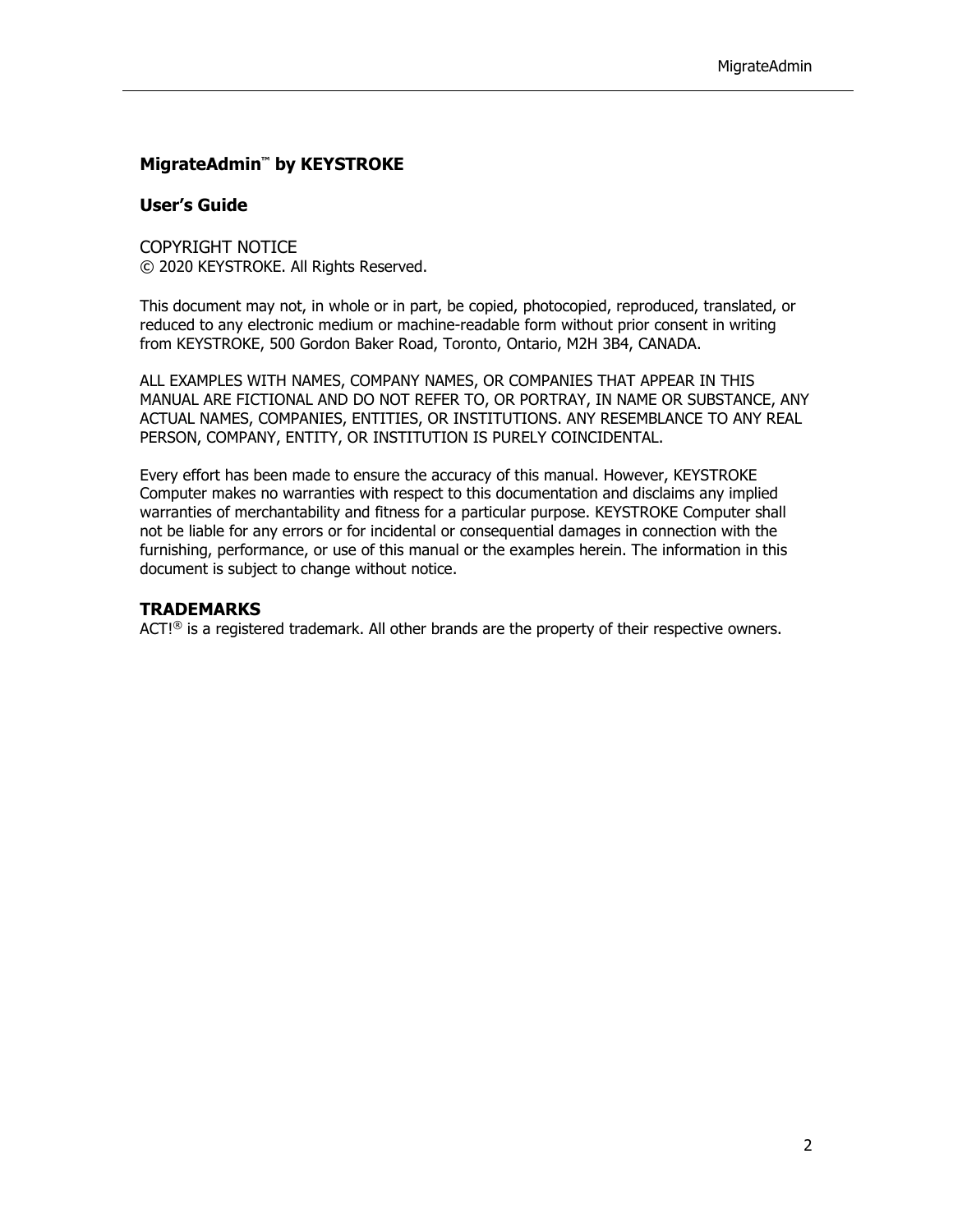## **Table Of Contents**

### **Contents**

| .29 |
|-----|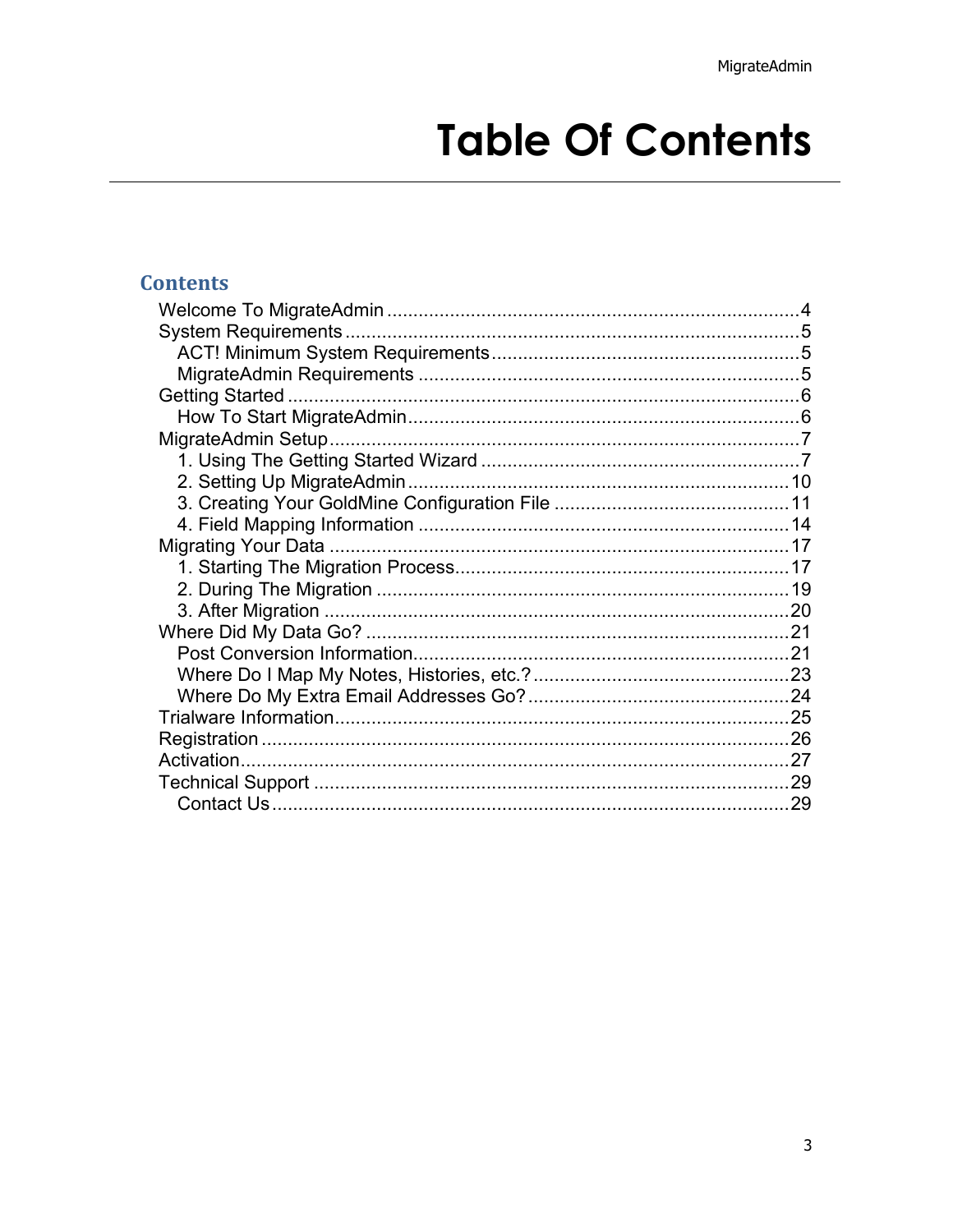### <span id="page-3-0"></span>**Welcome to MigrateAdmin by Keystroke**

### **Convert GoldMine® data directly into ACT! without leaving valuable data behind!**

Now you can convert your GoldMine data directly into ACT! without leaving valuable data behind. MigrateAdmin will completely convert unlimited contacts, companies, activities, histories, notes, sales, e-mails, groups, custom fields, attachments and more! Your important data and data relationships are maintained so you don't miss a beat.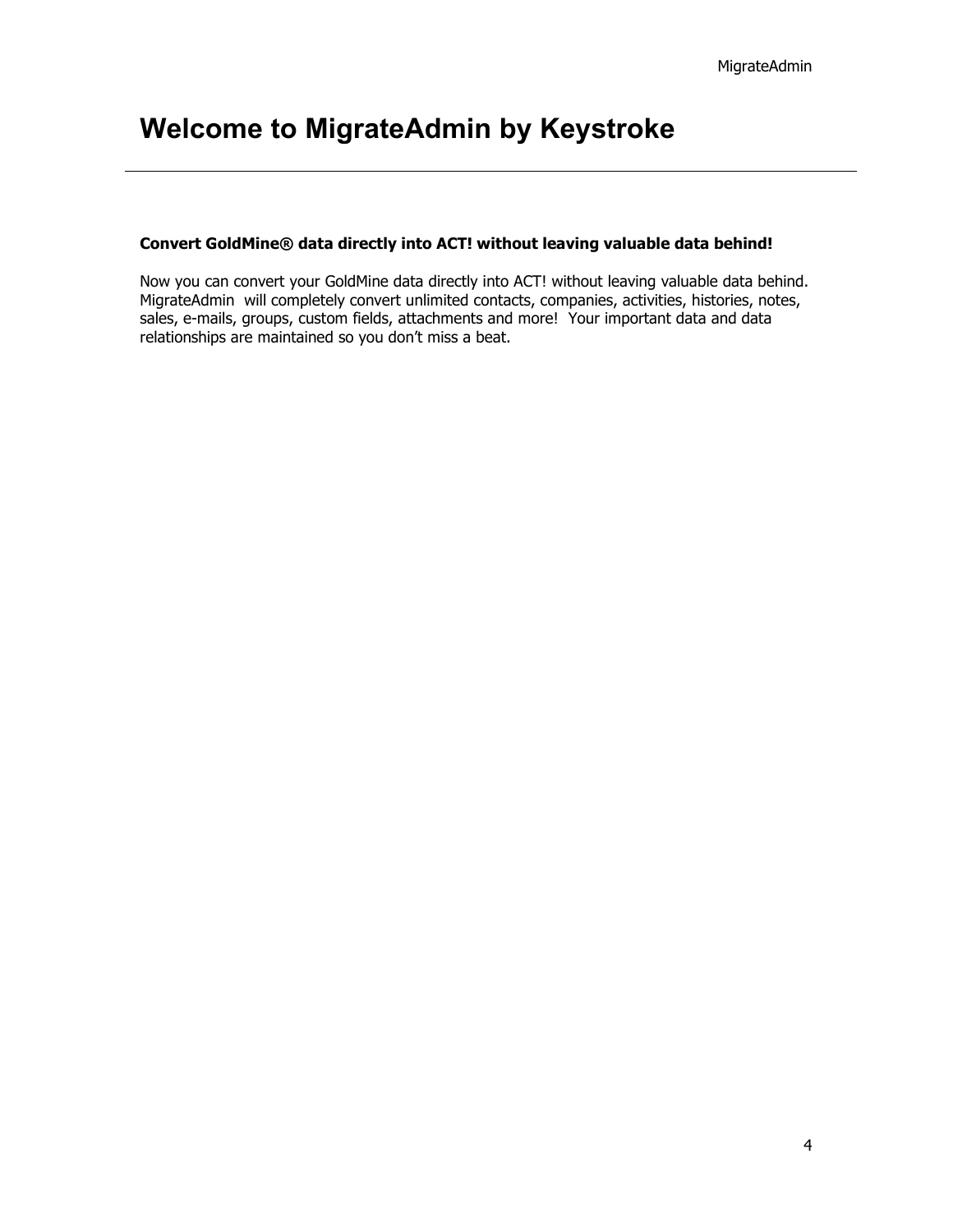### <span id="page-4-0"></span>**System Requirements**

<span id="page-4-1"></span>**MigrateAdmin adheres to the same requirements as the ACT! Minimum System Requirements for your version.**

### <span id="page-4-2"></span>**MigrateAdmin Requirements**

- ♦ ACT! Pro or Premium
- ♦ GoldMine database must be in dBase format,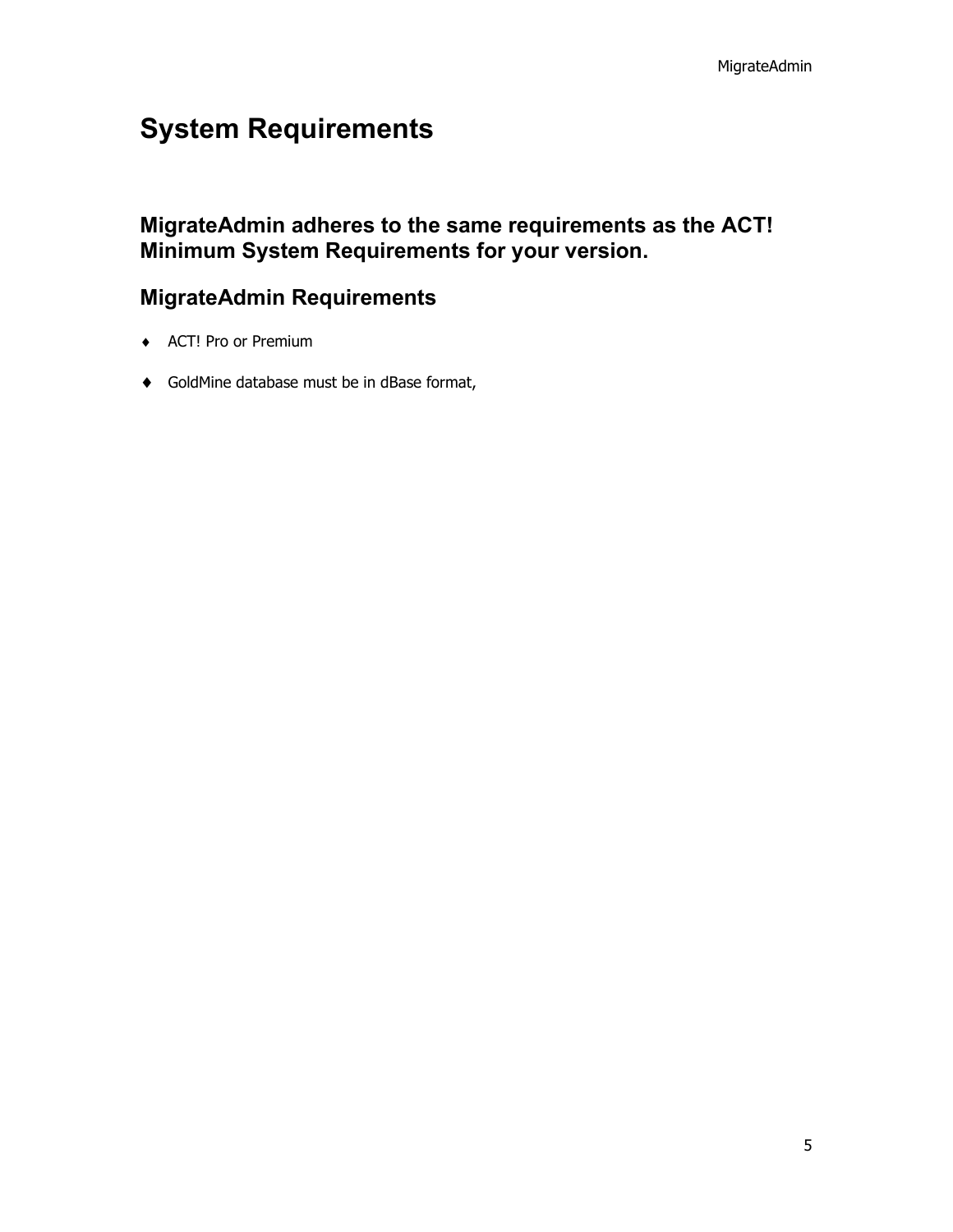<span id="page-5-0"></span>Getting Started

### <span id="page-5-1"></span>**How to start MigrateAdmin**



Or you can go to Windows start menu, **Start** > **Program** > **KEYSTROKE** > **MigrateAdmin**  and click on the MigrateAdmin program icon. Upon starting the MigrateAdmin product you will see the main program window shown below.

| <b>Migrate</b> Admin™<br>Welcome to MigrateAdmin 2008R2. MigrateAdmin is a powerful, Goldmine to ACT!, conversion utility,<br>ome basic information and field mapping, but requires no advanced database knowledge.<br>MigrateAdmin will al<br>MigrateAdmin 2008R2 will convert from Goldmine 1<br>Please select your CAL.DBF file.<br>The CAL.DBF file is your Calendar database. Finding this file will allow MigrateAdmin to locate the<br>remainder of the common Goldmine database files, such as your mailbox database.<br>Please select your USERS.DBF file.<br>The USERS.DBF is your Users database and allows MigrateAdmin to know what records are managed by<br>what user. It is not normally located with the other, common Goldmine database files and needs to be<br>located seperately from the above CAL.DBF database.<br>Below are your Configuration files. Configuration files define how you want to import your data into ACT!.<br>Goldmine Database<br>ACT! Database | <br>m       |
|--------------------------------------------------------------------------------------------------------------------------------------------------------------------------------------------------------------------------------------------------------------------------------------------------------------------------------------------------------------------------------------------------------------------------------------------------------------------------------------------------------------------------------------------------------------------------------------------------------------------------------------------------------------------------------------------------------------------------------------------------------------------------------------------------------------------------------------------------------------------------------------------------------------------------------------------------------------------------------------------|-------------|
|                                                                                                                                                                                                                                                                                                                                                                                                                                                                                                                                                                                                                                                                                                                                                                                                                                                                                                                                                                                            |             |
|                                                                                                                                                                                                                                                                                                                                                                                                                                                                                                                                                                                                                                                                                                                                                                                                                                                                                                                                                                                            |             |
|                                                                                                                                                                                                                                                                                                                                                                                                                                                                                                                                                                                                                                                                                                                                                                                                                                                                                                                                                                                            |             |
|                                                                                                                                                                                                                                                                                                                                                                                                                                                                                                                                                                                                                                                                                                                                                                                                                                                                                                                                                                                            |             |
|                                                                                                                                                                                                                                                                                                                                                                                                                                                                                                                                                                                                                                                                                                                                                                                                                                                                                                                                                                                            |             |
|                                                                                                                                                                                                                                                                                                                                                                                                                                                                                                                                                                                                                                                                                                                                                                                                                                                                                                                                                                                            |             |
|                                                                                                                                                                                                                                                                                                                                                                                                                                                                                                                                                                                                                                                                                                                                                                                                                                                                                                                                                                                            | Import Type |
|                                                                                                                                                                                                                                                                                                                                                                                                                                                                                                                                                                                                                                                                                                                                                                                                                                                                                                                                                                                            |             |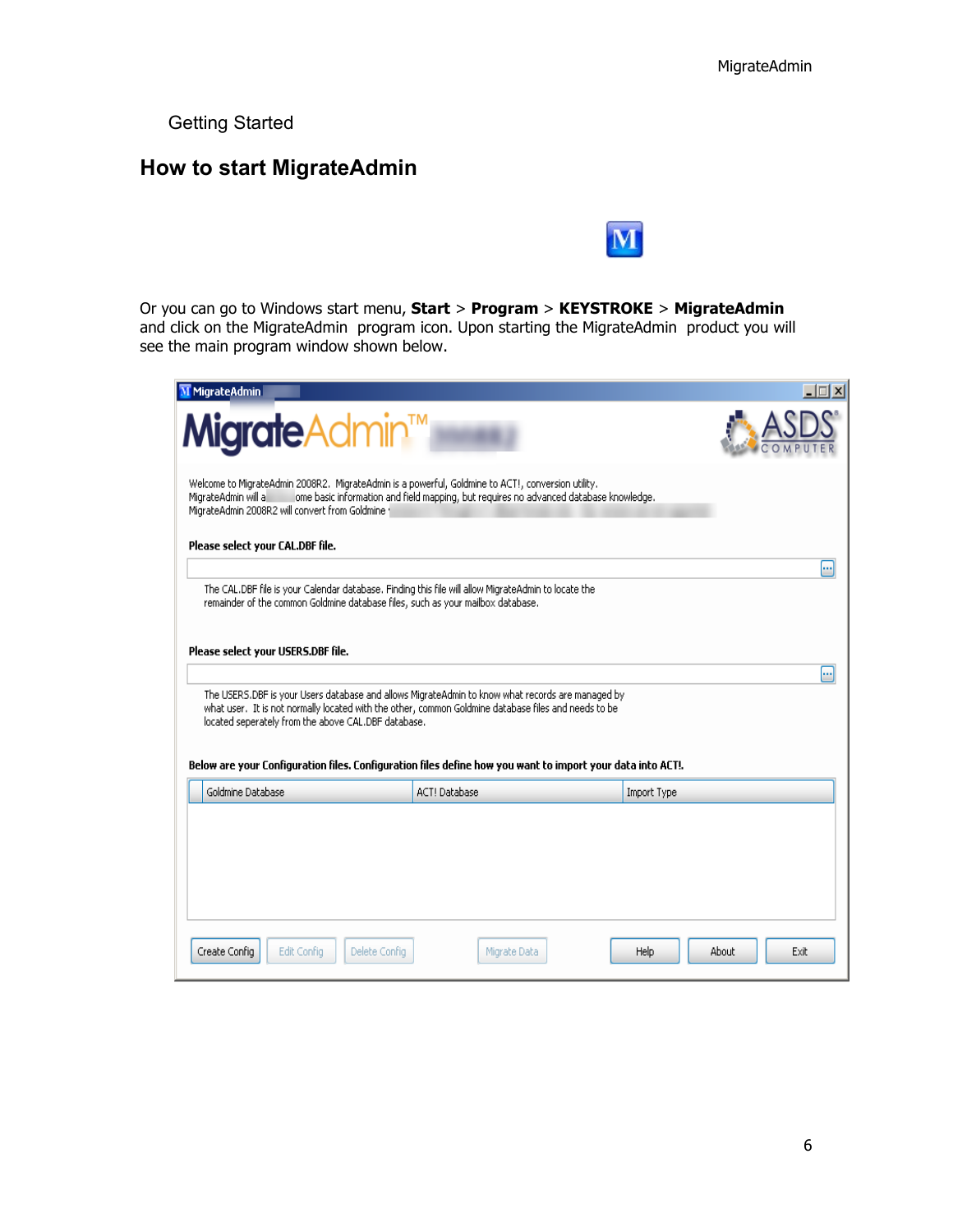### <span id="page-6-0"></span>**MigrateAdmin Setup**

### <span id="page-6-1"></span>**1. Using The Getting Started Wizard**

The first time you run MigrateAdmin, you'll see the Getting Started Wizard. If you'd prefer to go straight to the main [MigrateAdmin screen,](http://www.asdscomputer.com/help/migrateadmin2008r2/MigrateAdmin_Setup/Choosing_the_Data_Source.htm) simply click the Cancel button on any Wizard screen.

p.

The wizard will attempt to place your file open dialog in the normal folder for CAL.DBF.

### **If CAL.DBF is not in the default folder, you will have to manually locate the file.**

| MigrateAdmin                                                                                                                                                                           | - Getting Started Wizard                                                                                |       |  |  |  |  |
|----------------------------------------------------------------------------------------------------------------------------------------------------------------------------------------|---------------------------------------------------------------------------------------------------------|-------|--|--|--|--|
| <b>Migrate</b> Admin™                                                                                                                                                                  |                                                                                                         |       |  |  |  |  |
|                                                                                                                                                                                        | Welcome to MigrateAdmin 1                                                                               |       |  |  |  |  |
|                                                                                                                                                                                        | Before you get started with MigrateAdmin, we're going to ask for a couple of key pieces of information. |       |  |  |  |  |
| Click the  (Browse) button to the right, to select your CAL.DBF file.                                                                                                                  |                                                                                                         |       |  |  |  |  |
|                                                                                                                                                                                        |                                                                                                         |       |  |  |  |  |
| The CAL.DBF file is your Calendar database. Finding this file will allow MigrateAdmin to locate the remainder of the common<br>Goldmine database files, such as your mailbox database. |                                                                                                         |       |  |  |  |  |
|                                                                                                                                                                                        |                                                                                                         |       |  |  |  |  |
|                                                                                                                                                                                        | Next                                                                                                    | Cance |  |  |  |  |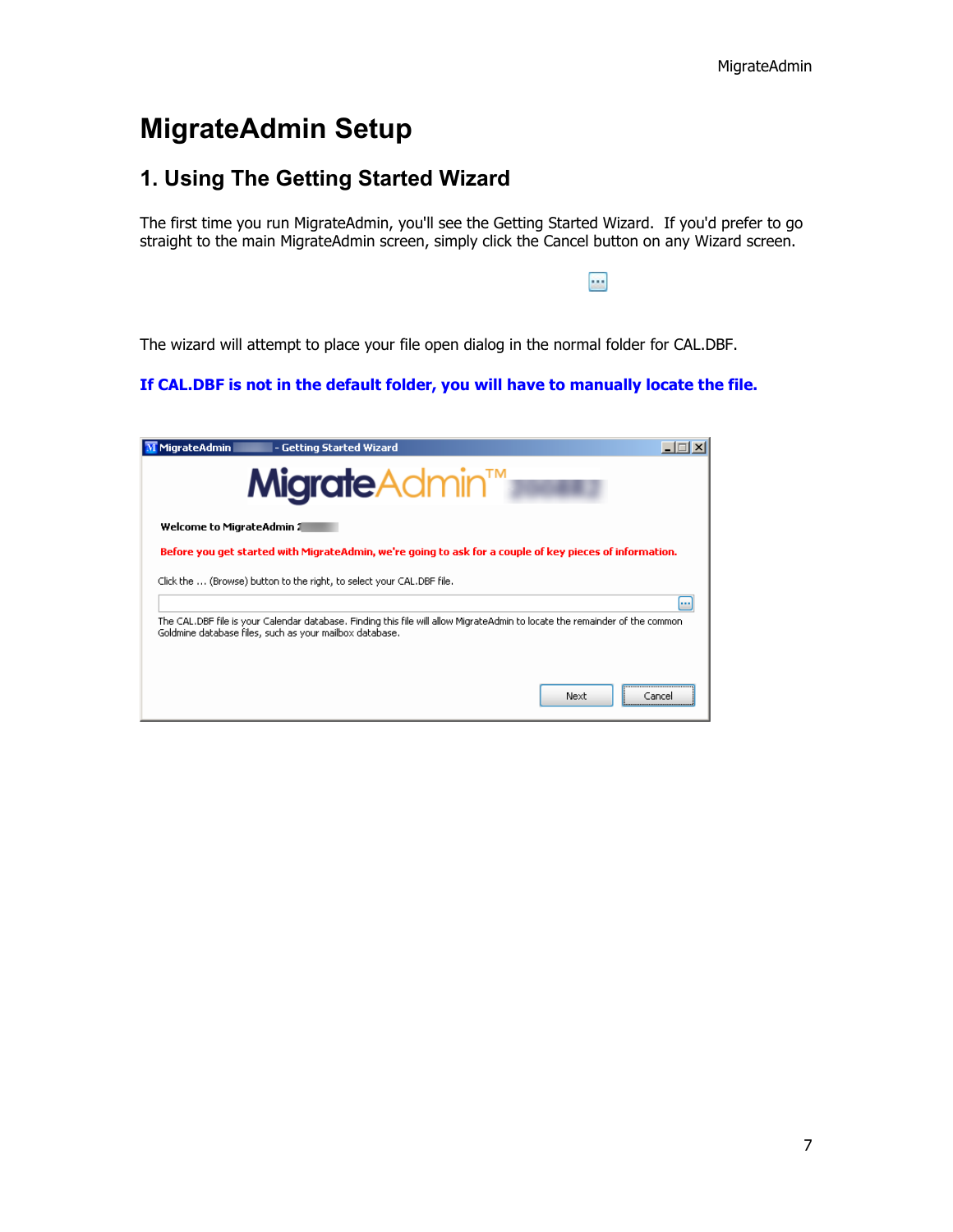The next step in the wizard is to locate your USERS.DBF file. This is similar to the previous step. **If USERS.DBF is not in the default folder, you will have to manually locate the file.**

| MigrateAdmin<br>! - Getting Started Wizard                                                                                                                                                                                                                      |        |
|-----------------------------------------------------------------------------------------------------------------------------------------------------------------------------------------------------------------------------------------------------------------|--------|
| <b>Migrate</b> Admin™                                                                                                                                                                                                                                           |        |
| <b>Continuing the MigrateAdmin J</b><br>l: Setup                                                                                                                                                                                                                |        |
| The next step is to select your USERS database.                                                                                                                                                                                                                 |        |
| Click the  (Browse) button to the right, to select your USERS.DBF file.                                                                                                                                                                                         |        |
|                                                                                                                                                                                                                                                                 |        |
| The USERS.DBF is your Users database and allows MigrateAdmin to know what records are managed by what user. It is<br>not normally located with the other, common Goldmine database files and needs to be located separately from the above<br>CAL.DBE database. |        |
| Next                                                                                                                                                                                                                                                            | Cancel |

After selecting the USERS.DBF file, you'll then be prompted to create your first Configuration File.

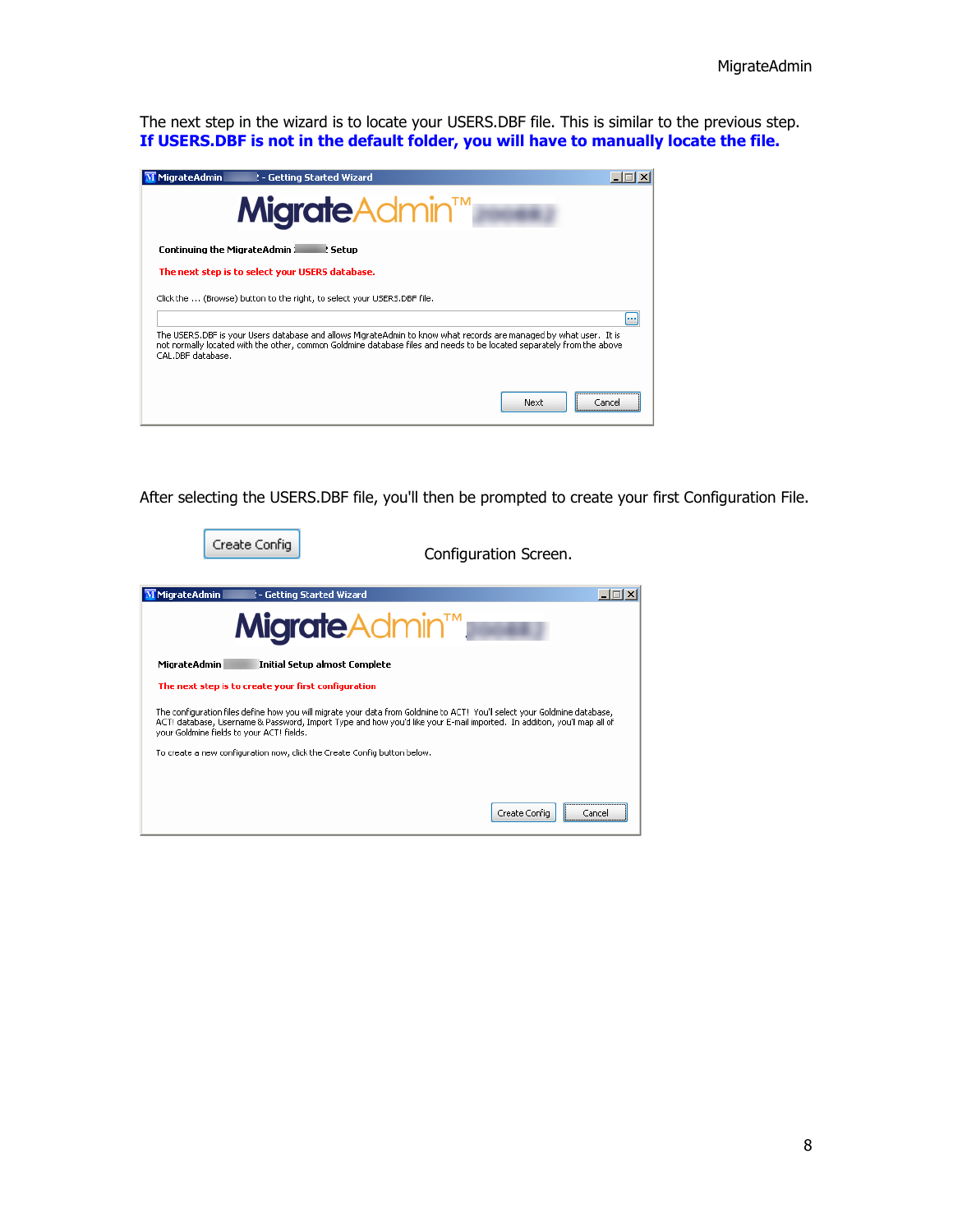After creating your Configuration File, the final step is to begin the migration process.



After the migration has completed, you'll be taken to the normal MigrateAdmin screen. The Getting Started Wizard will no longer be displayed.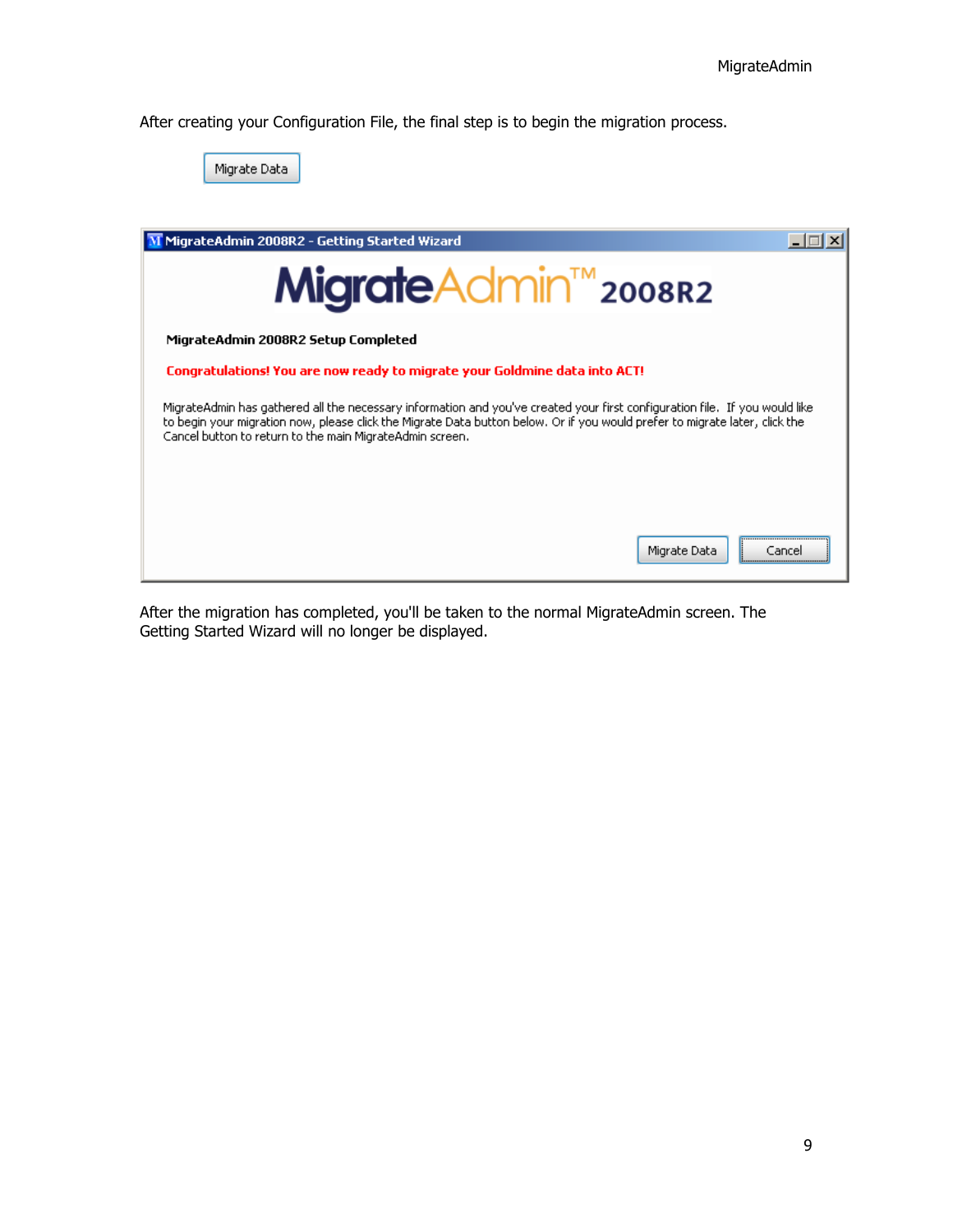### <span id="page-9-0"></span>**2. Setting Up MigrateAdmin**

The first step in migrating data into ACT! 2008/2009 is to tell MigrateAdmin a little bit of information to aid in finding your GoldMine databases.

If this is the first time you've run MigrateAdmin, you should have walked through the [Getting](http://www.asdscomputer.com/help/migrateadmin2008r2/MigrateAdmin_Setup/1._Using_the_Getting_Started_Wizard.htm)  [Started Wizard.](http://www.asdscomputer.com/help/migrateadmin2008r2/MigrateAdmin_Setup/1._Using_the_Getting_Started_Wizard.htm)

 $\overline{\phantom{a}}$ 

The screen below shows the main MigrateAdmin screen where you will choose these files as well as create a new configuration file for your GoldMine database. All information such as which GoldMine database to migrate, migration options, and field mappings, are all saved as part of a configuration file.

In addition you can go back and Edit configurations, if needed, before performing the final step of pressing the "Migrate Data" button.

The example below shows that the "Cal.dbf" and the "Users.dbf" files have already been located.

| M MigrateAdmin 2008R2                                                                                                                                                                                                                                                                                                                                 |                                                                                                  |                                     |
|-------------------------------------------------------------------------------------------------------------------------------------------------------------------------------------------------------------------------------------------------------------------------------------------------------------------------------------------------------|--------------------------------------------------------------------------------------------------|-------------------------------------|
| <b>Migrate</b> Admin <sup>™</sup> 2008R2                                                                                                                                                                                                                                                                                                              |                                                                                                  |                                     |
| Welcome to MigrateAdmin 2008R2. MigrateAdmin is a powerful, Goldmine to ACT!, conversion utility,<br>MigrateAdmin will ask for some basic information and field mapping, but requires no advanced database knowledge,<br>MigrateAdmin 2008R2 will convert from Goldmine versions 5.7 through 6.7, dBase formats only. SQL versions are not supported. |                                                                                                  |                                     |
| Please select your CAL.DBF file.                                                                                                                                                                                                                                                                                                                      |                                                                                                  |                                     |
| C:\Documents and Settings\All Users\Application Data\GoldMine\GMBase\Cal.DBF<br>The CAL.DBF file is your Calendar database. Finding this file will allow MigrateAdmin to locate the                                                                                                                                                                   |                                                                                                  | m                                   |
| remainder of the common Goldmine database files, such as your mailbox database.                                                                                                                                                                                                                                                                       |                                                                                                  |                                     |
| Please select your USERS.DBF file.                                                                                                                                                                                                                                                                                                                    |                                                                                                  |                                     |
| C:\Documents and Settings\All Users\Application Data\GoldMine\Users.DBF                                                                                                                                                                                                                                                                               |                                                                                                  |                                     |
| what user. It is not normally located with the other, common Goldmine database files and needs to be<br>located seperately from the above CAL.DBF database.                                                                                                                                                                                           | The USERS.DBF is your Users database and allows MigrateAdmin to know what records are managed by |                                     |
| Below are your Configuration files. Configuration files define how you want to import your data into ACT!.                                                                                                                                                                                                                                            |                                                                                                  |                                     |
| Goldmine Database                                                                                                                                                                                                                                                                                                                                     | ACT! Database                                                                                    | Import Type                         |
|                                                                                                                                                                                                                                                                                                                                                       |                                                                                                  |                                     |
|                                                                                                                                                                                                                                                                                                                                                       |                                                                                                  |                                     |
|                                                                                                                                                                                                                                                                                                                                                       |                                                                                                  |                                     |
|                                                                                                                                                                                                                                                                                                                                                       |                                                                                                  |                                     |
|                                                                                                                                                                                                                                                                                                                                                       |                                                                                                  |                                     |
| Create Config<br>Edit Config<br>Delete Confia                                                                                                                                                                                                                                                                                                         | Migrate Data                                                                                     | <b>Help</b><br>About<br><b>Exit</b> |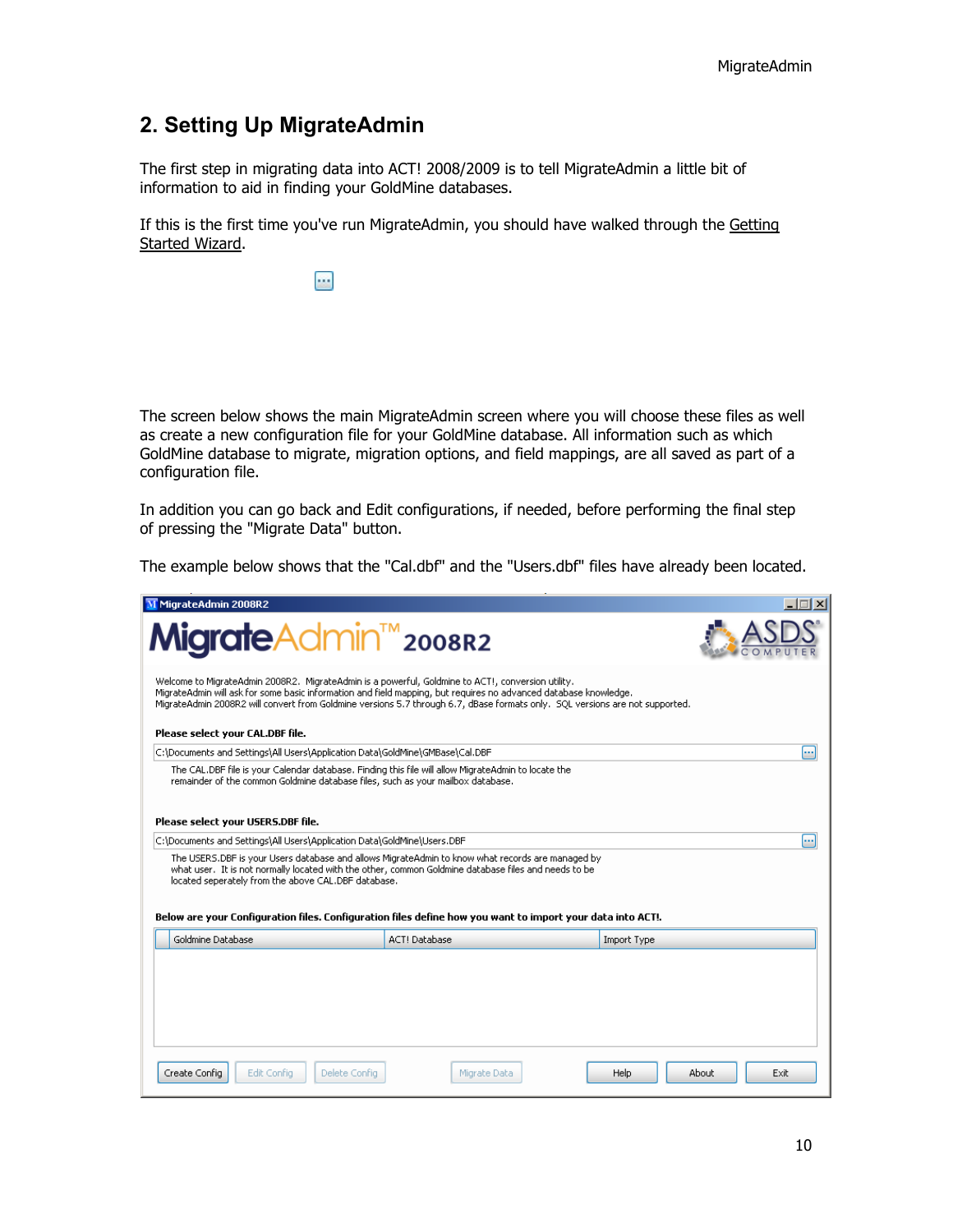### <span id="page-10-0"></span>**3. Creating Your GoldMine Configuration File**

The next step in migrating your GoldMine database into ACT! is to create a configuration file. A configuration file will store information such as the GoldMine database to migrate, the ACT! database in which the GoldMine database will be brought into, migration options, and field mappings.

| Create Config |
|---------------|
|---------------|

**GoldMine Database:** Click the drop down to see a list of your GoldMine databases. Select the database you will be migrating into ACT!.

**ACT! Database:** Press the browse button to select the ACT! database you will be migrating the GoldMine database into.

**ACT! Username and Password:** You will need to enter the credentials for the ACT! database in order for MigrateAdmin to log in and migrate the data.

|   | ? |
|---|---|
|   |   |
| 7 |   |

**NOTE: To logon to the ACT! database and start mapping your fields, click the ACT! Destination Field column in the mapping grid. See Section 3 - Field Mapping Information for more details. MigrateAdmin will also attempt to login after having at least the ACT! database and username. If it can't login, it will just simply wait until a password has been entered. Once a password has been entered, it will inform you of any bad logins.**

Once you have filled out all of the information and mapped your fields, you will click the "Save" button. This will save the current configuration with the GoldMine database name that you have chosen to migrate data from. You can always go back and edit this configuration from the main MigrateAdmin screen by highlighting the configuration name and pressing the "Edit Config" button.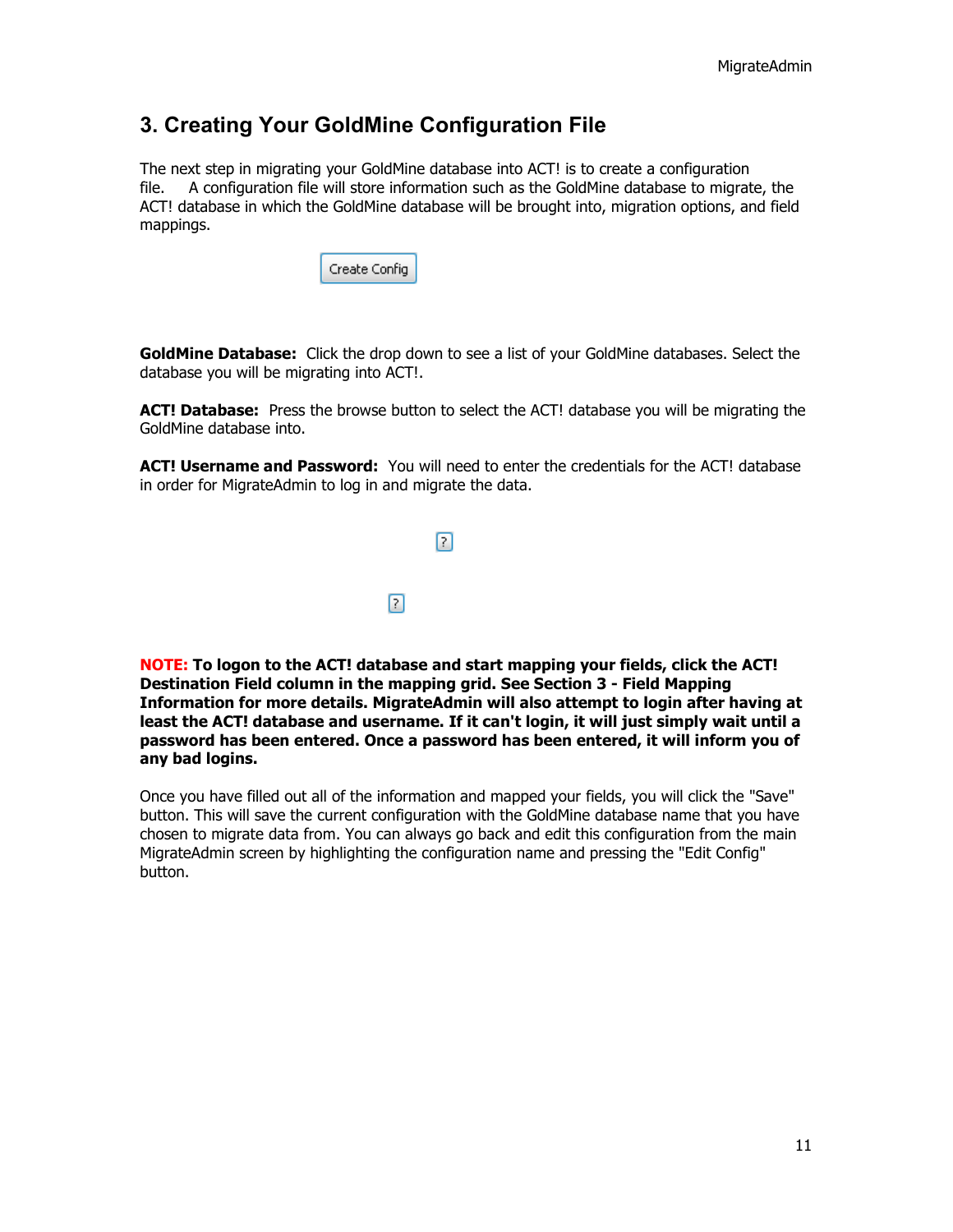Here is an example of a blank configuration screen.

| M MigrateAdmin - New Configuration                                        |                                |                             |        |                                                                                                                                                               | $ \Box$ $\times$                                |
|---------------------------------------------------------------------------|--------------------------------|-----------------------------|--------|---------------------------------------------------------------------------------------------------------------------------------------------------------------|-------------------------------------------------|
| Goldmine Database:                                                        |                                |                             | ☑      |                                                                                                                                                               |                                                 |
| ACT! Database:                                                            |                                |                             | ◙<br>⊕ |                                                                                                                                                               |                                                 |
| ACT! Username:                                                            |                                | ACT! Password:              |        | <b>Migrate</b> Admin™                                                                                                                                         |                                                 |
| Import Type:                                                              | Contact                        |                             | ◙<br>☑ | 2008R2                                                                                                                                                        |                                                 |
| Import E-mails as:                                                        | Entire E-mail as an Attachment |                             | ◙<br>⊡ |                                                                                                                                                               |                                                 |
| Map your Goldmine to ACT! database fields below.<br>Goldmine Source Field |                                | Goldmine Source Description |        | Activities, Histories, Notes, Opportunities, E-mail Addresses and Websites are mapped automatically and are not shown below.<br><b>ACT! Destination Field</b> |                                                 |
|                                                                           |                                |                             |        |                                                                                                                                                               | Create New Field                                |
|                                                                           |                                |                             |        |                                                                                                                                                               | Create Remaining Fields                         |
|                                                                           |                                |                             |        |                                                                                                                                                               | Show Created Fields                             |
|                                                                           |                                |                             |        |                                                                                                                                                               | Remove Mapped Field<br>Remove All Mapped Fields |
|                                                                           |                                |                             |        |                                                                                                                                                               | Auto Map Fields<br>Load Predefined Map          |
|                                                                           |                                |                             |        |                                                                                                                                                               | Save<br>Cancel                                  |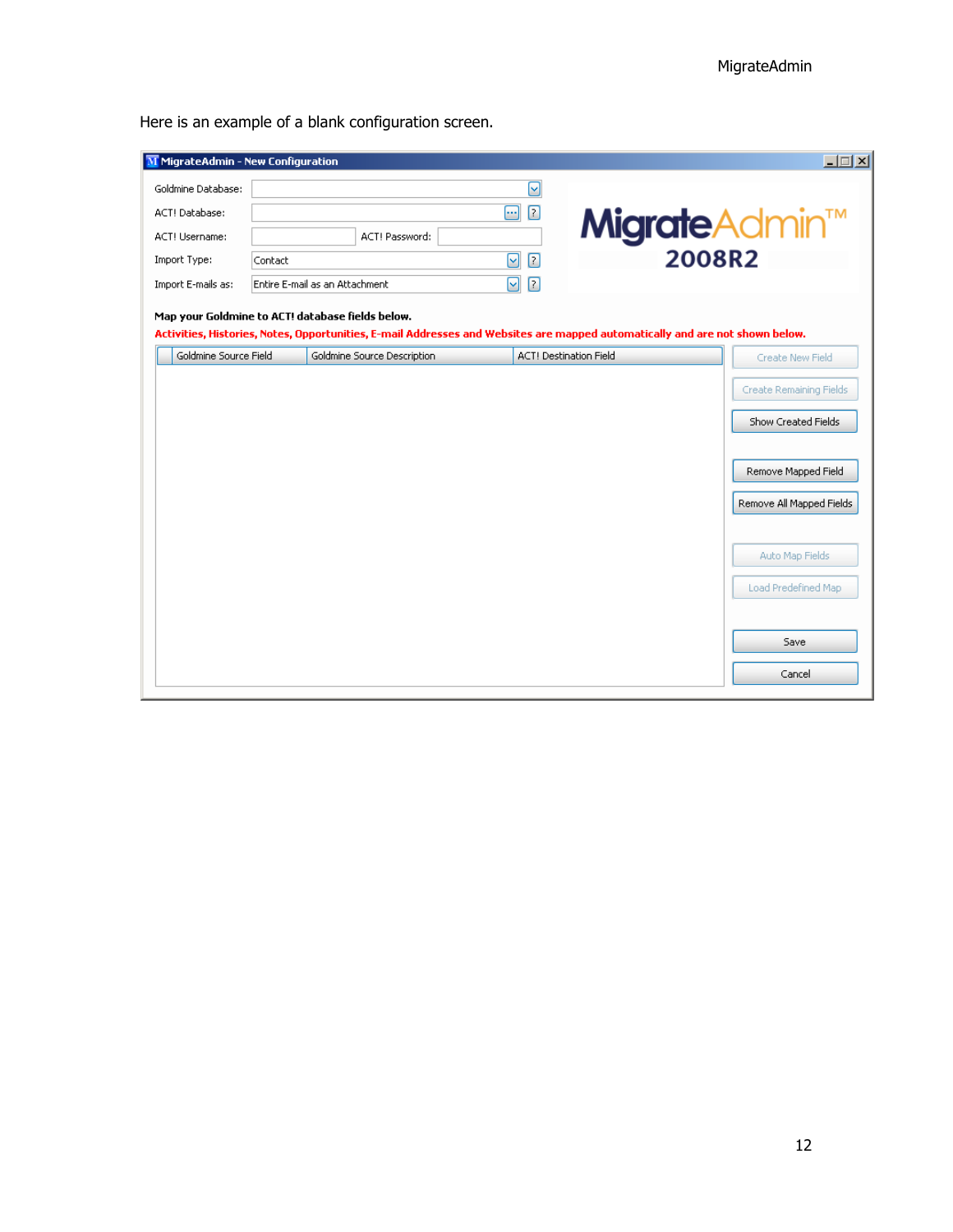| Here is the configuration screen filled out with our example information and field mapping: |  |  |  |
|---------------------------------------------------------------------------------------------|--|--|--|
|---------------------------------------------------------------------------------------------|--|--|--|

|          | MigrateAdmin - Edit Configuration |               |                                                                                                                                                                                  |                               |                                   | $\Box$                   |
|----------|-----------------------------------|---------------|----------------------------------------------------------------------------------------------------------------------------------------------------------------------------------|-------------------------------|-----------------------------------|--------------------------|
|          | Goldmine Database:                |               | Demo File (c:\documents and settings\all users\application                                                                                                                       |                               |                                   |                          |
|          | ACT! Database:                    | Demo          |                                                                                                                                                                                  | ⊡<br>- 1                      |                                   |                          |
|          | ACT! Username:                    | Chris Huffman | ACT! Password:                                                                                                                                                                   |                               |                                   |                          |
|          | Import Type:                      | Contact       |                                                                                                                                                                                  | ◘<br>$\sim$                   | <b>Migrate</b> Admin <sup>™</sup> |                          |
|          | Import E-mails as:                |               | Entire E-mail as an Attachment                                                                                                                                                   | ◘<br>⊡                        |                                   |                          |
|          |                                   |               | Map your Goldmine to ACT! database fields below.<br>Activities, Histories, Notes, Opportunities, E-mail Addresses and Websites are mapped automatically and are not shown below. |                               |                                   |                          |
|          | Goldmine Source Field             |               | Goldmine Source Description                                                                                                                                                      | <b>ACT! Destination Field</b> |                                   | Create New Field         |
| k        | <b>ACTIONON</b>                   |               | Next Action Date                                                                                                                                                                 | <b>ACTIONON</b>               |                                   | Create Remaining Fields  |
| ADDRESS1 |                                   |               | Address 1                                                                                                                                                                        | Address 1                     | Ξ                                 |                          |
|          | ADDRESS2                          |               | Address 2                                                                                                                                                                        | Address 2                     |                                   | Show Created Fields      |
|          | ADDRESS3                          |               | Address 3                                                                                                                                                                        | Address 3                     |                                   |                          |
|          | CALLBACKAT                        |               | Call Back Time                                                                                                                                                                   | CALLBACKAT                    |                                   |                          |
|          | CALLBACKON                        |               | Call Back Date                                                                                                                                                                   | CALLBACKON                    |                                   | Remove Mapped Field      |
|          | CALLBKFREQ                        |               | Call Back Frequency                                                                                                                                                              | CALLBKFREQ                    |                                   | Remove All Mapped Fields |
|          | CITY                              |               | City                                                                                                                                                                             | City                          |                                   |                          |
|          | <b>CLOSEDATE</b>                  |               | <b>Expected Close Date</b>                                                                                                                                                       | CLOSEDATE                     |                                   |                          |
|          | <b>COMMENTS</b>                   |               | Comments                                                                                                                                                                         | <b>COMMENTS</b>               |                                   | Auto Map Fields          |
|          | COMPANY                           |               | Company Name                                                                                                                                                                     | Company                       |                                   |                          |
|          | CONTACT                           |               | Contact Name                                                                                                                                                                     | Contact                       |                                   | Load Predefined Map      |
|          | COUNTRY                           |               | Country                                                                                                                                                                          | Country                       |                                   |                          |
|          | CREATEBY                          |               | Created By                                                                                                                                                                       | <b>CREATEBY</b>               |                                   |                          |
|          | DEAR                              |               | <b>Dear Salutation</b>                                                                                                                                                           | Salutation                    |                                   | Save                     |
|          | DEPARTMENT                        |               | Department                                                                                                                                                                       | Department                    |                                   | Cancel                   |
|          | <b>CVT1</b>                       |               | <b>Dhono Evhancian 1</b>                                                                                                                                                         | Exhansion                     | v                                 |                          |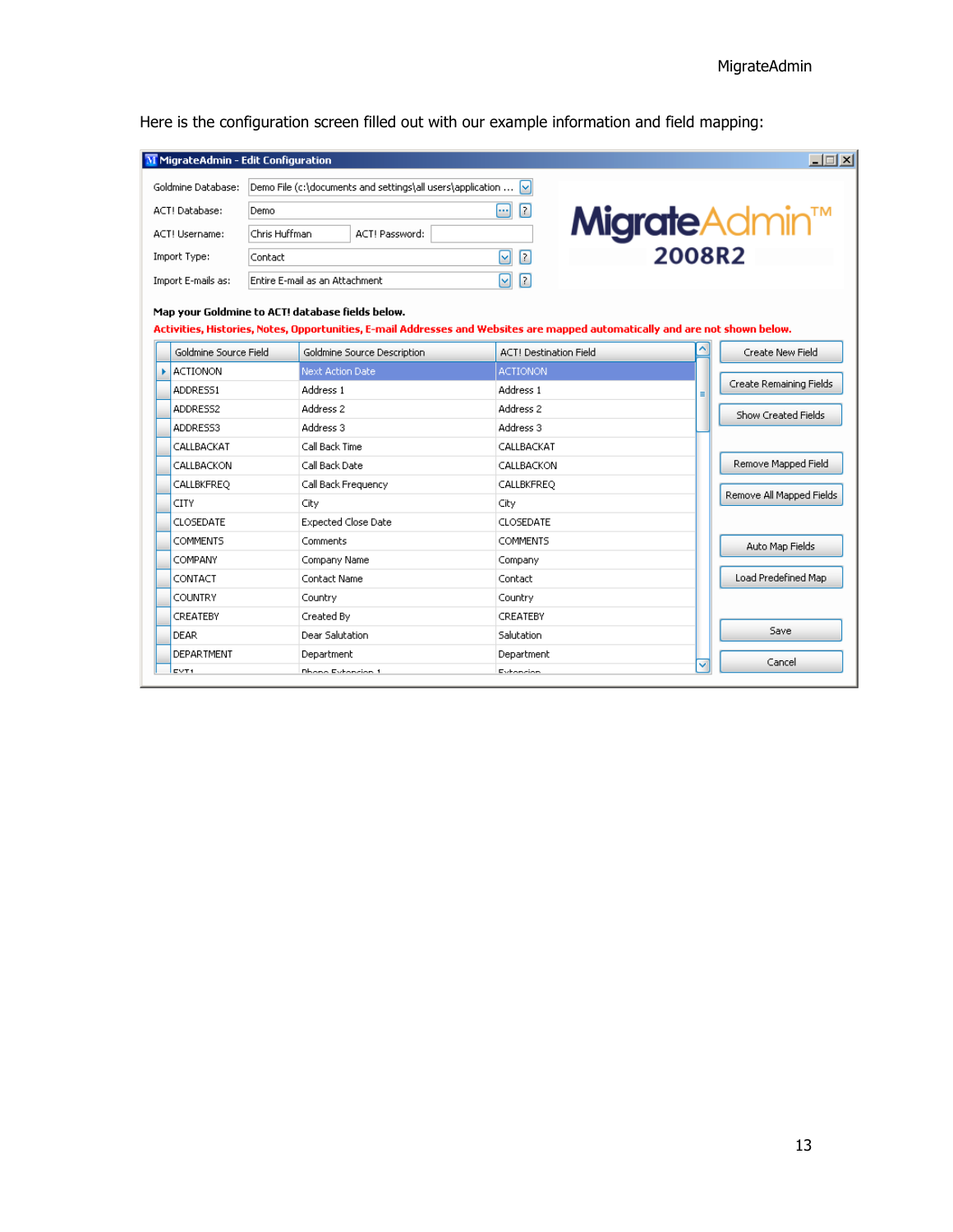### <span id="page-13-0"></span>**4. Field Mapping Information**

| Goldmine Source Field | Goldmine Source Description | <b>ACT! Destination Field</b> |                              |
|-----------------------|-----------------------------|-------------------------------|------------------------------|
| USERDEF01             | Platform.                   |                               |                              |
| USERDEF02             | User Role                   | <b>ACTIONON</b>               |                              |
| USERDEF03             | Key Interest                | Address 1                     | Ξ                            |
| USERDEF04             | Account Size                | Address 2<br>Address 3        |                              |
| USERDEF05             | Purchase Status             | Alternate Extension           |                              |
| USERDEF06             | Competitor                  | Alternate Phone               |                              |
| USERDEF07             | Referred                    | <b>Birth Date</b>             | $\overline{\mathbf{v}}$<br>Ξ |
| USERDEF08             | Account Type                |                               |                              |

**NOTE:** When first logging on, MigrateAdmin will automatically map fields that have the same name to assist in mapping the most basic field information.

**Create New Field:** This button will create a New Field in ACT! based on the name of the field in GoldMine. This action is for only the current row.

Create New Field

**Create Remaining Fields:** This button will create all remaining fields that have not been mapped.

**CAUTION:** If you are using ACT! 9.x (2007) or ACT! 10.1 (2008) or below and you have a large number of fields in the GoldMine database, you may hit a field creation limit in ACT! If you reach this limit, you'll need to create the remaining fields using the ACT! program itself. This limitation was fixed in ACT! 10.2 and later.

Create Remaining Fields

**NOTE:** Once the fields are created in the ACT! database, you will need to use the ACT! Layout designer to place these fields on your layout or "Screen" as it is sometimes referred to. The fields must be added to the layout in ACT! in order to see the data that was brought over into these fields.

**Show Created Fields:** This button will display a list of all the fields that were created in ACT! by MigrateAdmin. This list can be useful for assisting in editing your layouts.

Show Created Fields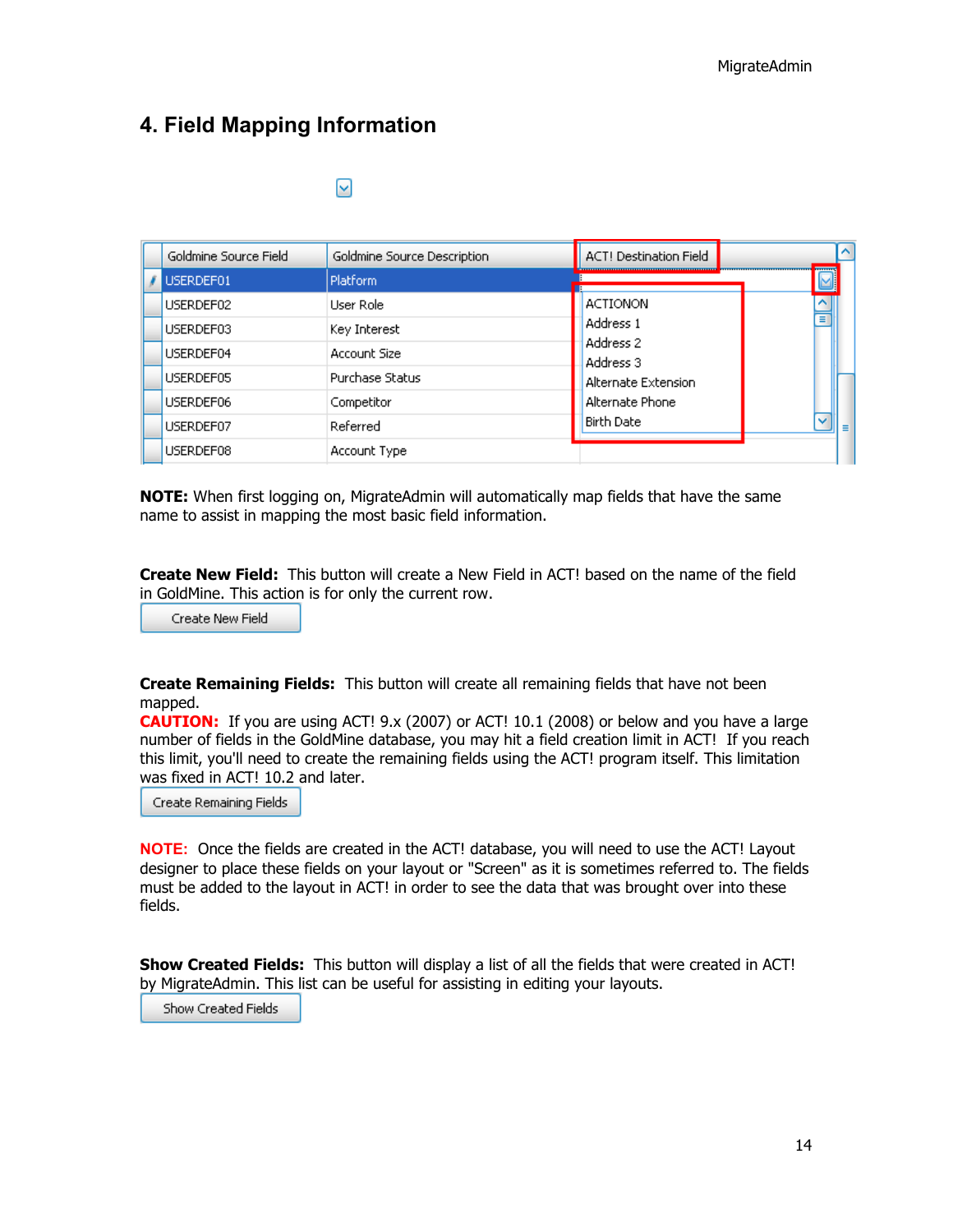**Remove Mapped Field:** This button will erase the current mapping you may have created for a selected field. Use this if you made a mistake and chose the wrong ACT! field to map the GoldMine data into.

Remove Mapped Field

**Remove All Mapped Fields:** This button will erase ALL the current mapping in the event you would like to start mapping over again.

Remove All Mapped Fields

**Auto Map Fields:** This button will automatically map any GoldMine field to any ACT! field that has a matching name.

Auto Map Fields

**Load Predefined Maps:** This button will eventually give you a list of maps for some of the common financial or real estate packages that are sometimes used in GoldMine. These will be added to the MigrateAdmin installer as we get them from various venders.

Load Predefined Map

**Save:** This button will save your current configuration.

Save

**Cancel:** This button will cancel the configuration editor.

Cancel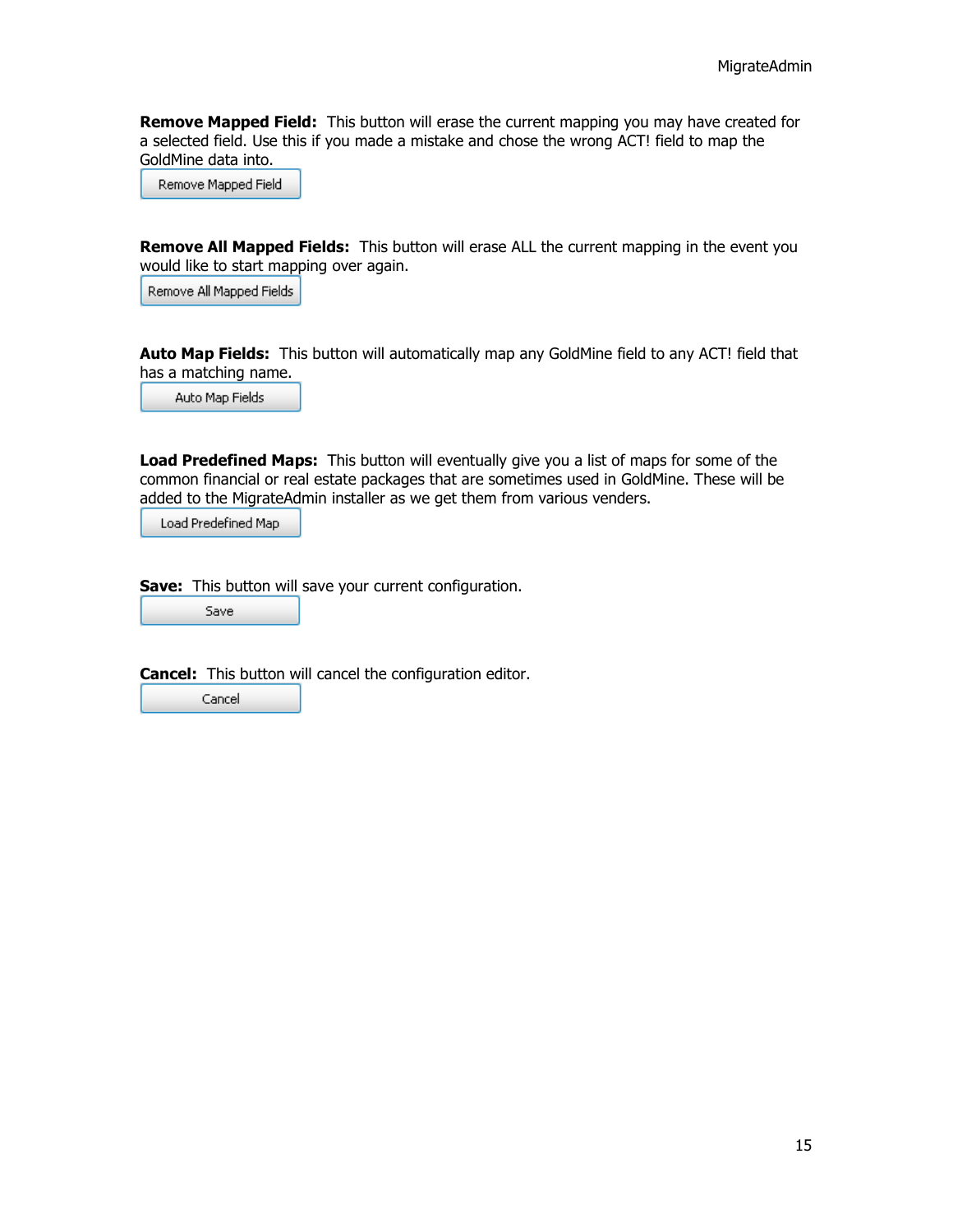Here is an example of the field mapping screen while selecting a field in ACT! to map "USERDEF01 (Platform)" from GoldMine into.

| <b>LDX</b><br>M MigrateAdmin - New Configuration |                       |                   |                                                                                                                    |                               |                                   |                          |
|--------------------------------------------------|-----------------------|-------------------|--------------------------------------------------------------------------------------------------------------------|-------------------------------|-----------------------------------|--------------------------|
|                                                  | Goldmine Database:    | Demo File         |                                                                                                                    | ⊡                             |                                   |                          |
|                                                  | ACT! Database:        | ACT9Demo          |                                                                                                                    | ◙<br>⊕                        |                                   |                          |
|                                                  | <b>ACT! Username:</b> | Chris Huffman     | ACT! Password:                                                                                                     |                               | <b>Migrate</b> Admin <sup>™</sup> |                          |
|                                                  |                       |                   |                                                                                                                    |                               |                                   |                          |
| Import Type:                                     |                       | ☑<br>⊡<br>Contact |                                                                                                                    |                               |                                   |                          |
|                                                  | Import E-mails as:    |                   | ⊡<br>$\boxed{2}$<br>Entire E-mail as an Attachment                                                                 |                               |                                   |                          |
|                                                  |                       |                   | Map your Goldmine to ACT! database fields below. Click any "ACT! Destination Field" to login to the ACT! database. |                               |                                   |                          |
|                                                  | Goldmine Source Field |                   | Goldmine Source Description                                                                                        | <b>ACT! Destination Field</b> | ^                                 | Create New Field         |
|                                                  | PREVRESULT            |                   | <b>Previous Results</b>                                                                                            |                               |                                   |                          |
|                                                  | <b>SECR</b>           |                   | Secretary                                                                                                          |                               |                                   | Create Remaining Fields  |
|                                                  | SOURCE                |                   | Source (Lead)                                                                                                      |                               |                                   | Show Created Fields      |
|                                                  | <b>STATE</b>          |                   | State                                                                                                              | State                         |                                   |                          |
|                                                  | <b>STATUS</b>         |                   | <b>Internal Status</b>                                                                                             |                               |                                   |                          |
|                                                  | TITLE                 |                   | Contact Title                                                                                                      | Title                         |                                   | Remove Mapped Field      |
|                                                  | USERDEF01             |                   | Platform                                                                                                           |                               |                                   |                          |
|                                                  | USERDEF02             |                   | User Role                                                                                                          | <b>ACTIONON</b>               | $\hat{\phantom{a}}$<br>◼          | Remove All Mapped Fields |
|                                                  | USERDEF03             |                   | Key Interest                                                                                                       | Address 1<br>Address 2        |                                   |                          |
|                                                  | USERDEF04             |                   | Account Size                                                                                                       | Address 3                     |                                   | Auto Map Fields          |
|                                                  | USERDEF05             |                   | <b>Purchase Status</b>                                                                                             | Alternate Extension           |                                   |                          |
|                                                  | USERDEF06             |                   | Competitor                                                                                                         | Alternate Phone               |                                   | Load Predefined Map      |
|                                                  | USERDEF07             |                   | Referred                                                                                                           | <b>Birth Date</b>             | v                                 |                          |
|                                                  | USERDEF08             |                   | Account Type                                                                                                       |                               |                                   |                          |
|                                                  | USERDEF09             |                   | Account Licensed Users                                                                                             |                               |                                   |                          |
|                                                  | USERDEF10             |                   | User Defined 10                                                                                                    |                               |                                   | Save                     |
|                                                  | USERDEF11             |                   | Network OS                                                                                                         |                               |                                   | Cancel                   |
|                                                  | 1.7777777777          |                   | <b>CONTRACT</b>                                                                                                    |                               |                                   |                          |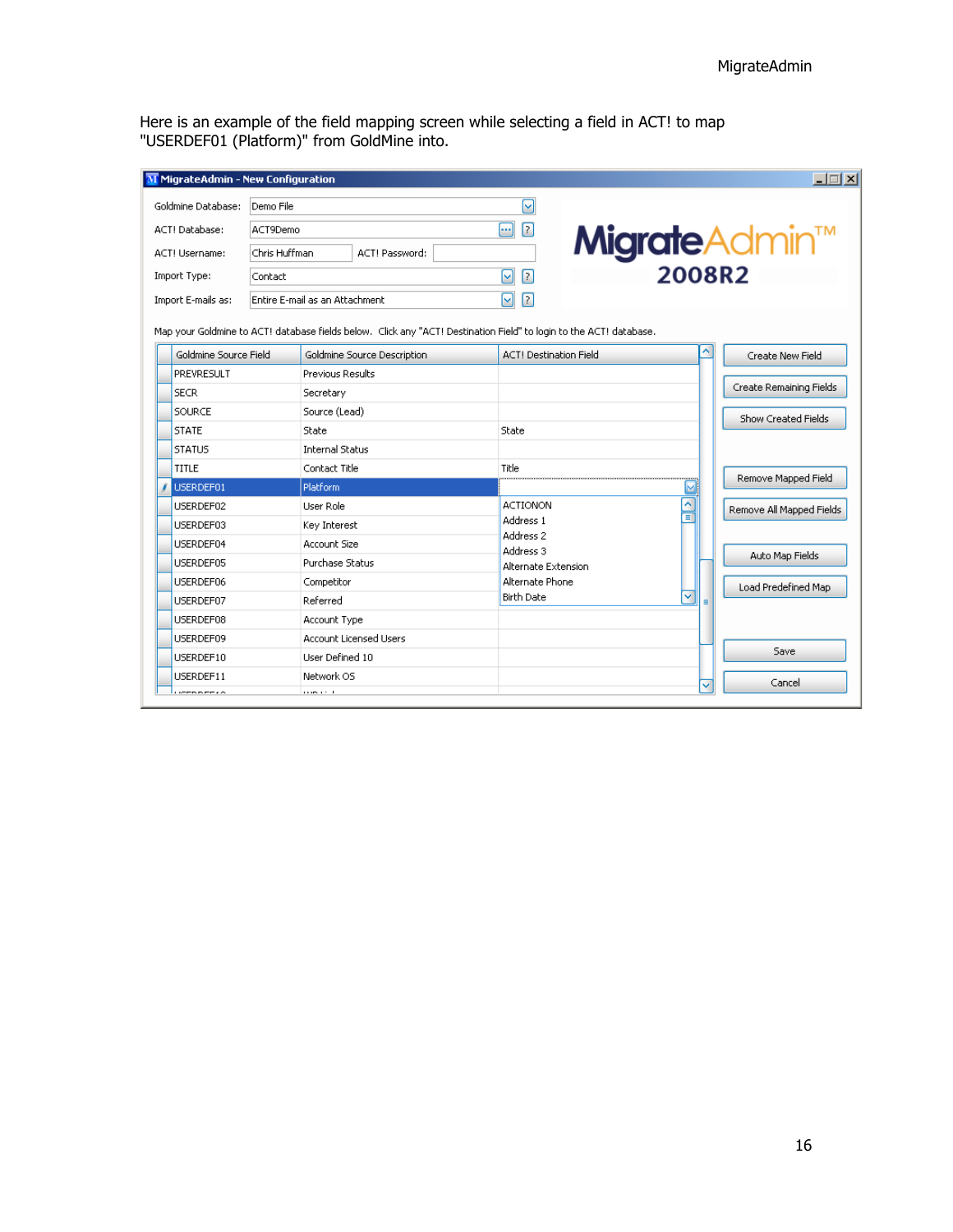### <span id="page-16-0"></span>**Migrating Your Data**

### <span id="page-16-1"></span>**1. Starting The Migration Process**

With the config file completed and all field mappings finalized, you are ready to migrate your GoldMine data into the ACT! database.

To start the migration, you will select the GoldMine configuration file you created in the previous step and then press the "Migrate Data" button.

| M MigrateAdmin 2008R2                                                                                                                                                                                                                                                                                                                                 |                     |                       |  |  |  |
|-------------------------------------------------------------------------------------------------------------------------------------------------------------------------------------------------------------------------------------------------------------------------------------------------------------------------------------------------------|---------------------|-----------------------|--|--|--|
| <b>Migrate</b> Admin <sup>™</sup> 2008R2                                                                                                                                                                                                                                                                                                              |                     |                       |  |  |  |
| Welcome to MigrateAdmin 2008R2. MigrateAdmin is a powerful, Goldmine to ACT!, conversion utility.<br>MigrateAdmin will ask for some basic information and field mapping, but requires no advanced database knowledge.<br>MigrateAdmin 2008R2 will convert from Goldmine versions 5.7 through 6.7, dBase formats only. SOL versions are not supported. |                     |                       |  |  |  |
| Please select your CAL.DBF file.                                                                                                                                                                                                                                                                                                                      |                     |                       |  |  |  |
| C:\Documents and Settings\All Users\Application Data\GoldMine\GMBase\Cal.DBF                                                                                                                                                                                                                                                                          |                     |                       |  |  |  |
| The CAL.DBF file is your Calendar database. Finding this file will allow MigrateAdmin to locate the<br>remainder of the common Goldmine database files, such as your mailbox database,                                                                                                                                                                |                     |                       |  |  |  |
| Please select your USERS.DBF file.                                                                                                                                                                                                                                                                                                                    |                     |                       |  |  |  |
| C:\Documents and Settings\All Users\Application Data\GoldMine\Users.DBF                                                                                                                                                                                                                                                                               |                     |                       |  |  |  |
| The USERS.DBF is your Users database and allows MigrateAdmin to know what records are managed by<br>what user. It is not normally located with the other, common Goldmine database files and needs to be<br>located seperately from the above CAL.DBF database.                                                                                       |                     |                       |  |  |  |
| Below are your Configuration files. Configuration files define how you want to import your data into ACT!.                                                                                                                                                                                                                                            |                     |                       |  |  |  |
| Goldmine Database                                                                                                                                                                                                                                                                                                                                     | <b>ACTLDatabase</b> | Import Type.          |  |  |  |
| Demo File                                                                                                                                                                                                                                                                                                                                             | ACT9Demo            | Contact               |  |  |  |
| Common Contact Set                                                                                                                                                                                                                                                                                                                                    | GMImport            | Contact               |  |  |  |
|                                                                                                                                                                                                                                                                                                                                                       |                     |                       |  |  |  |
| Edit Config<br>Create Config<br>Delete Config                                                                                                                                                                                                                                                                                                         | Migrate Data        | About<br>Exit<br>Help |  |  |  |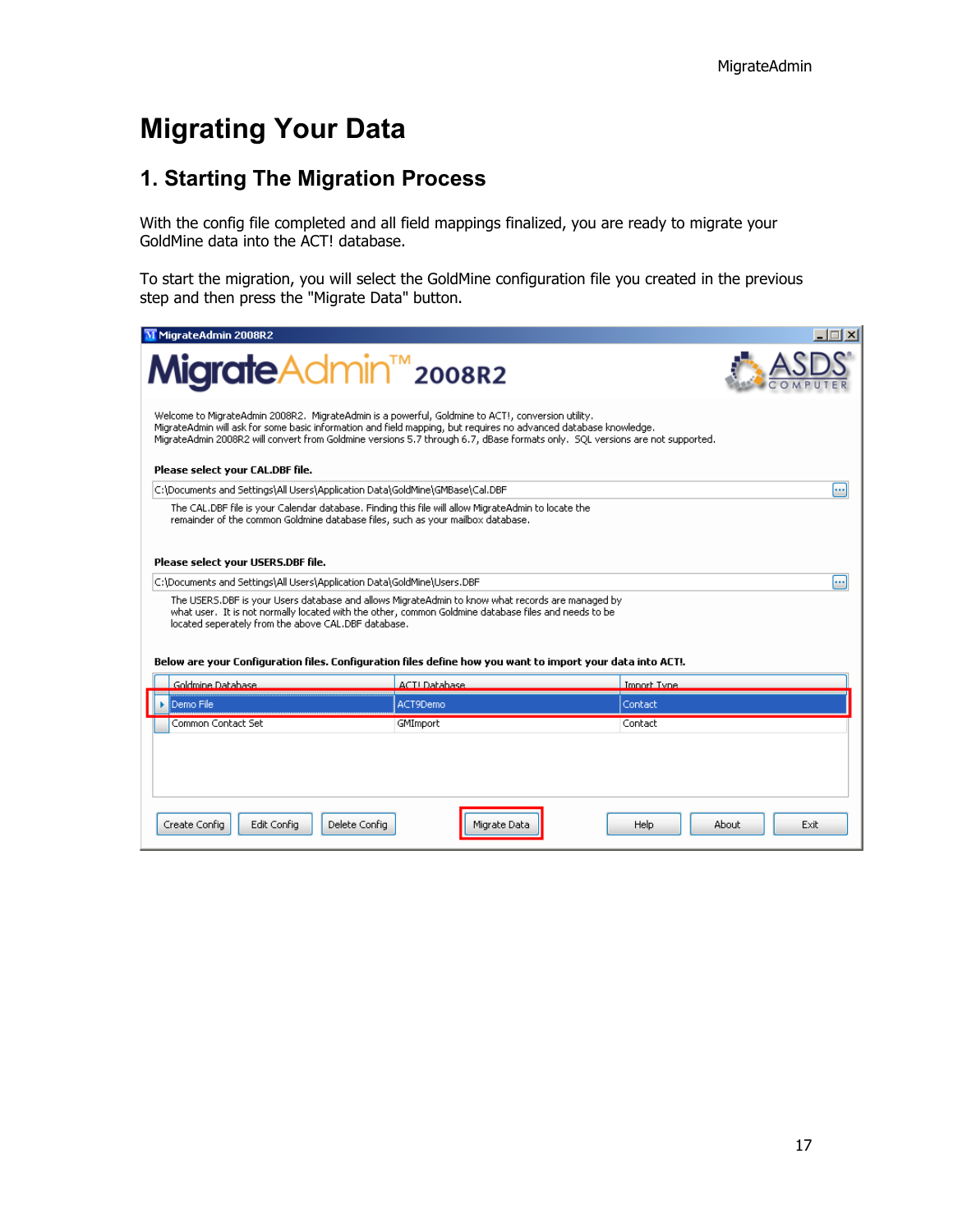Upon pressing the button, you will be prompted with the box shown below to verify the two databases you are about to migrate together.

### **Please read the Caution message carefully.**

### **Once you click "Yes" the migration process will start.**

| MigrateAdmin                                                                                                                                                                                                                                                                                                                                                                |  |  |  |
|-----------------------------------------------------------------------------------------------------------------------------------------------------------------------------------------------------------------------------------------------------------------------------------------------------------------------------------------------------------------------------|--|--|--|
| <b>Migrate</b> Admin <sup>™</sup> 2008R2                                                                                                                                                                                                                                                                                                                                    |  |  |  |
| <b>Caution:</b><br>The database migration process is very processor intensive! Large databases<br>can take several hours to complete. We recommend closing all other<br>applications before performing a data migration to allow MigrateAdmin to have<br>exclusive use of the machine's resources.<br>Are you sure you wish to begin migration for the following databases? |  |  |  |
| From Gobboine:<br>Demo File (cAdocuments and settings\all users\application data\goldmine\demo\)<br>To ACT!:<br><b>GMImport</b>                                                                                                                                                                                                                                             |  |  |  |
| <b>Yes</b><br>Nο                                                                                                                                                                                                                                                                                                                                                            |  |  |  |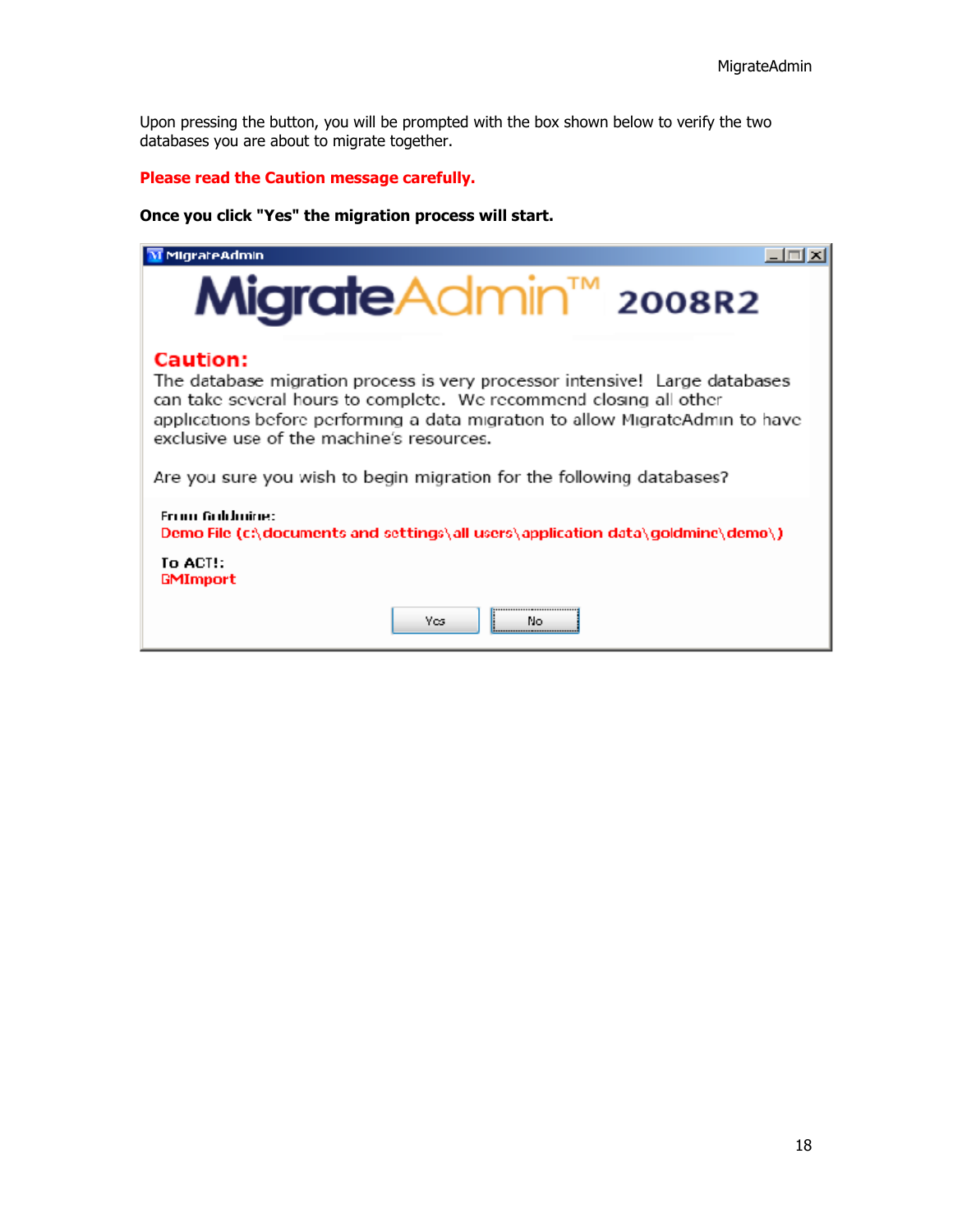### <span id="page-18-0"></span>**2. During The Migration**

During the migration process, you'll see a progress meter showing the current process and that of the overall progress.

| <b>MigrateAdmin - Migration Progress</b> |  |  |
|------------------------------------------|--|--|
|                                          |  |  |
| Loading ACT! Contact fields              |  |  |
|                                          |  |  |
|                                          |  |  |
| <b>Total Migration Progress:</b>         |  |  |
|                                          |  |  |
|                                          |  |  |
|                                          |  |  |

At times, the current process may seem to not be moving. Please be patient, some processes are very intensive. In the above screenshot, the current process is currently "Loading ACT! Contact fields."

**NOTE:** There are several factors that can alter the length it takes to migrate your GoldMine data into ACT!. The number of e-mail messages that will be migrated is the largest factor in how long the migration takes. If you have a large number of e-mails, you can count on the process taking longer than a database that does not have e-mail to migrate. Also, large amounts of history data can cause the migration to take longer.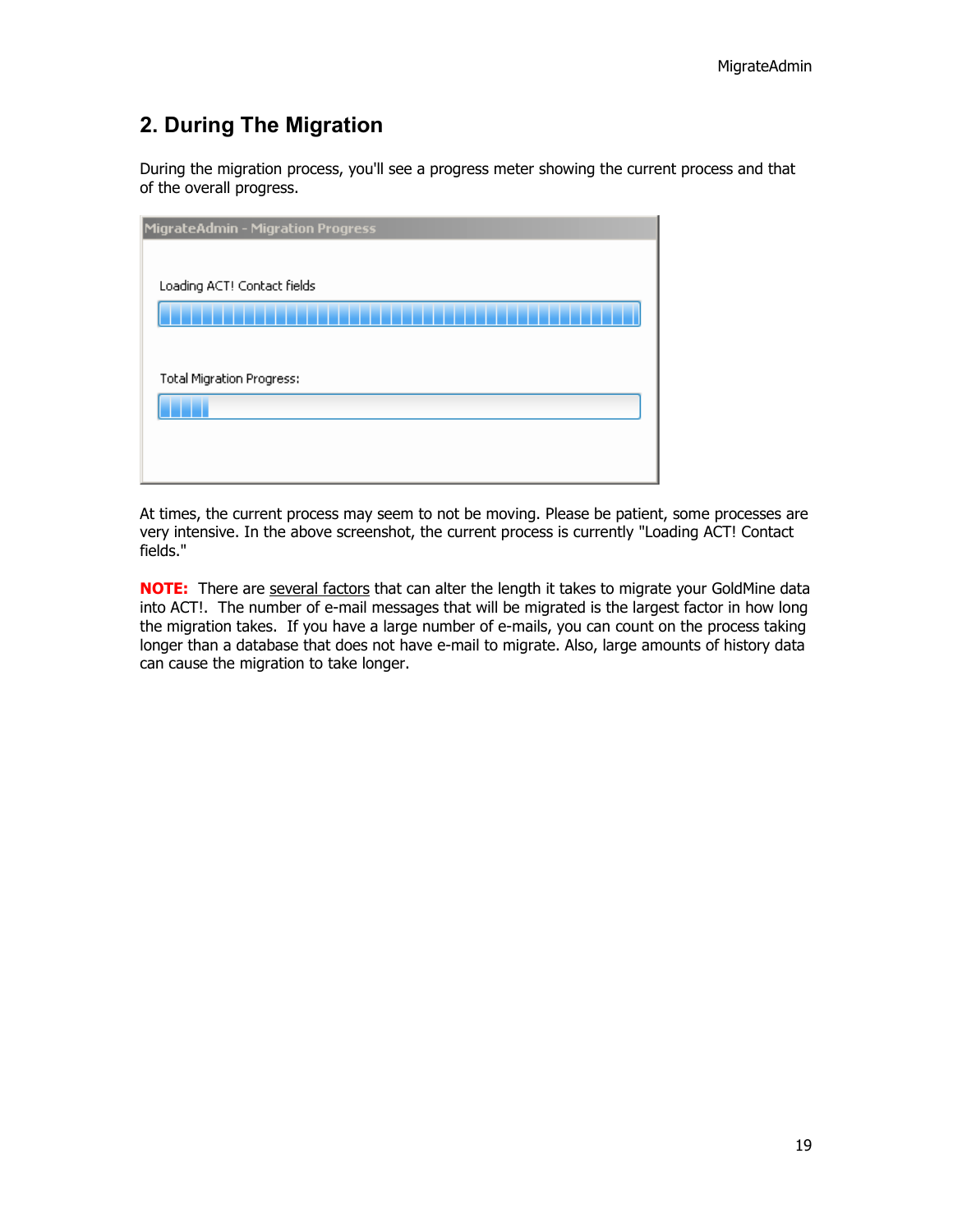### <span id="page-19-0"></span>**3. After Migration**

After migration has completed, you'll see the following screen:

| MigrateAdmin |                                                                                                                                                                                                                                                                                                                                                                                                                                   | $\vert x \vert$ |
|--------------|-----------------------------------------------------------------------------------------------------------------------------------------------------------------------------------------------------------------------------------------------------------------------------------------------------------------------------------------------------------------------------------------------------------------------------------|-----------------|
|              | <b>Migrate</b> Admin™<br>2008R2                                                                                                                                                                                                                                                                                                                                                                                                   |                 |
|              | MigrateAdmin has completed the migration from Goldmine to ACT!.                                                                                                                                                                                                                                                                                                                                                                   |                 |
|              | A few things to remember:                                                                                                                                                                                                                                                                                                                                                                                                         |                 |
|              | 1. Any new fields that were created either prior to running MigrateAdmin,<br>or by using the option to automatically create missing fields during the<br>migration mapping process, must be added to the ACT! database layout<br>in order for these new fields to be seen. You can define your layouts in<br>ACT! using TOOLS > DEFINE LAYOUTS. For more information on<br>creating or modifying ACT! layouts, see the ACT! Help. |                 |
| 2.           | Should you need to run MigrateAdmin again for whatever reason, it will<br>NOT perform a merge. In other words, you will end up with duplicate<br>data. You should first create a new ACT! database and configure<br>MigrateAdmin to use the new empty database.                                                                                                                                                                   |                 |
|              | View Log File<br>ОК                                                                                                                                                                                                                                                                                                                                                                                                               |                 |

### **Please read the two items in the message. They are very important.**

Click **OK** to return to the main MigrateAdmin screen.

Click **View Log File** to view the log that was created during the migration process. This will also return to the main MigrateAdmin screen.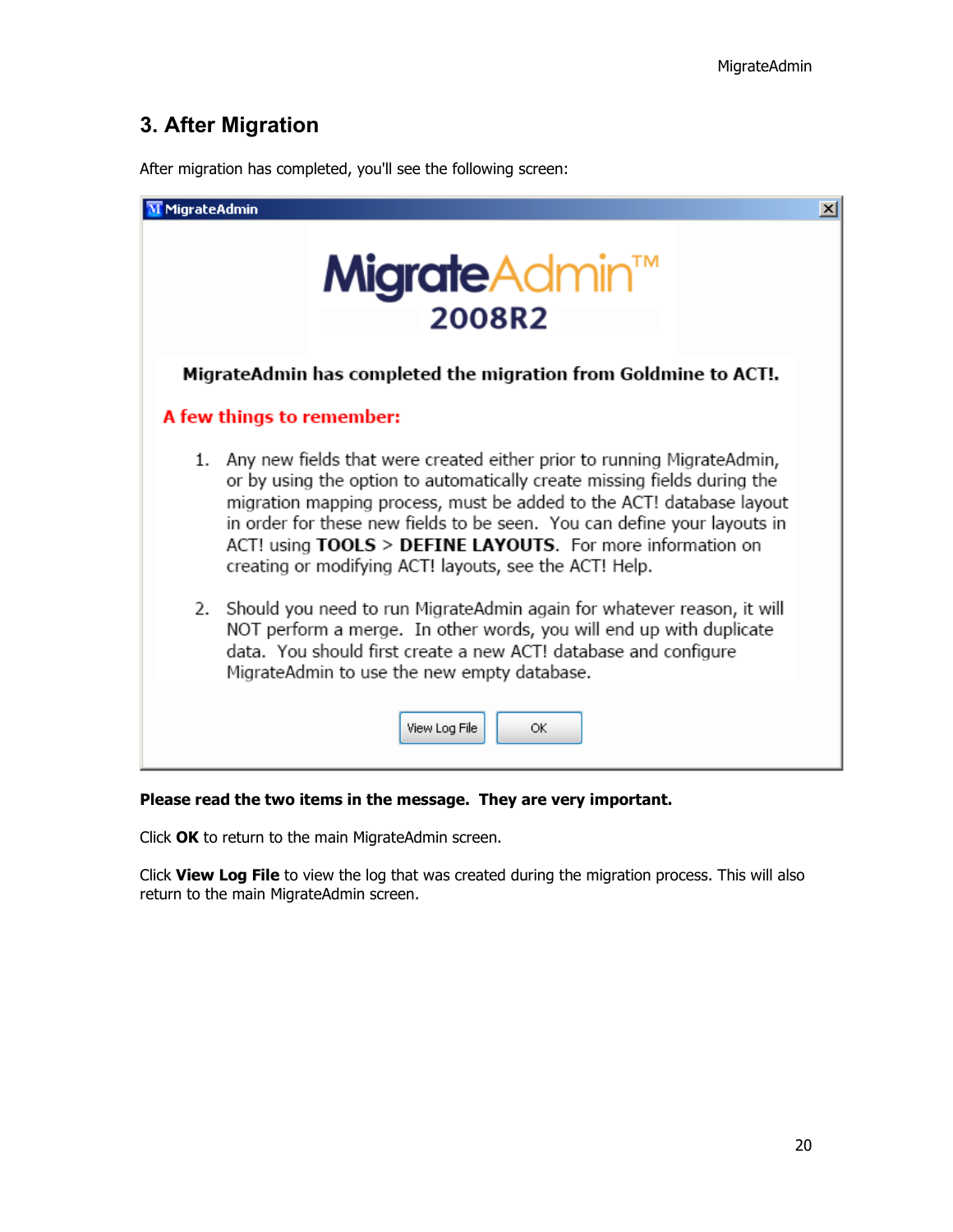### <span id="page-20-0"></span>**Where Did My Data Go?**

### <span id="page-20-1"></span>**Post Conversion Information**

Use this guide to check the data conversion. We recommend picking 10-15 accounts that you are familiar with. Follow the below guidelines for more information on what was converted and where you will find it post conversion.

One of the fundamental differences between ACT! and GoldMine is ACT! is **CONTACT** centric and GoldMine is **ACCOUNT** centric. As a result some things may look a bit different in ACT!. We know that switching to ACT! is going to bring some confusion.

Below you will see the **GoldMine Data** in black BOLD and then where to look for it in **ACT!** in **blue BOLD**.

#### **GoldMine Contacts: Contacts view in ACT!**

If you selected a Contact based migration, the main contact for a GoldMine Account record is created as a contact in ACT!. Additional contacts for an account in GoldMine are added as Secondary Contacts in ACT!. If you selected a Company based migration, an ACT! company record is created with basic field information from the contact and that company is linked to the contact.

#### **GoldMine Fields: Contacts view in ACT!**

All fields that were mapped and/or created, are on the Contact record. Note: Any custom fields that were converted are NOT automatically displayed on the standard layout. You must edit your layout and add the fields to it in order to view them in ACT!.

#### **GoldMine Notes: Contacts view in ACT!, found on the Notes tab**

Notes in GoldMine are stored as one big record, or blob. Notes in ACT! are stored as individual records. If the note entry is formatted correctly in GoldMine, i.e. having a \*\*\* USERNAME \*\*\* Date and Time header, we will attempt to convert it into a standard note. The date that is in the normal header will be used for the note date/time entry in ACT!. Otherwise we will use the date of the conversion.

#### **GoldMine History: Contacts view in ACT!, found on the History tab**

Note: We have seen "orphan" entries (i.e. corruption) that have no associated account in GoldMine.

#### **GoldMine Pending: Contacts view in ACT!, found on the Activity tab. Also in the ACT! Task List view.**

Activities that are not associated with a particular account are linked to a new contact record in ACT! with a company and contact name of GoldMine Unlinked.

Note: MigrateAdmin creates custom activities on the fly during the conversion. Pending Sales are converted to Sales Opportunities in ACT!.

**GoldMine Opportunities**: Contacts view in ACT!, found on the Sales Opportunity tab. Also in the ACT! Opportunities List view. Extra information such as Competitor, Influencer, etc., will be found in the Details of the opportunity, after the notes associated with the opportunity.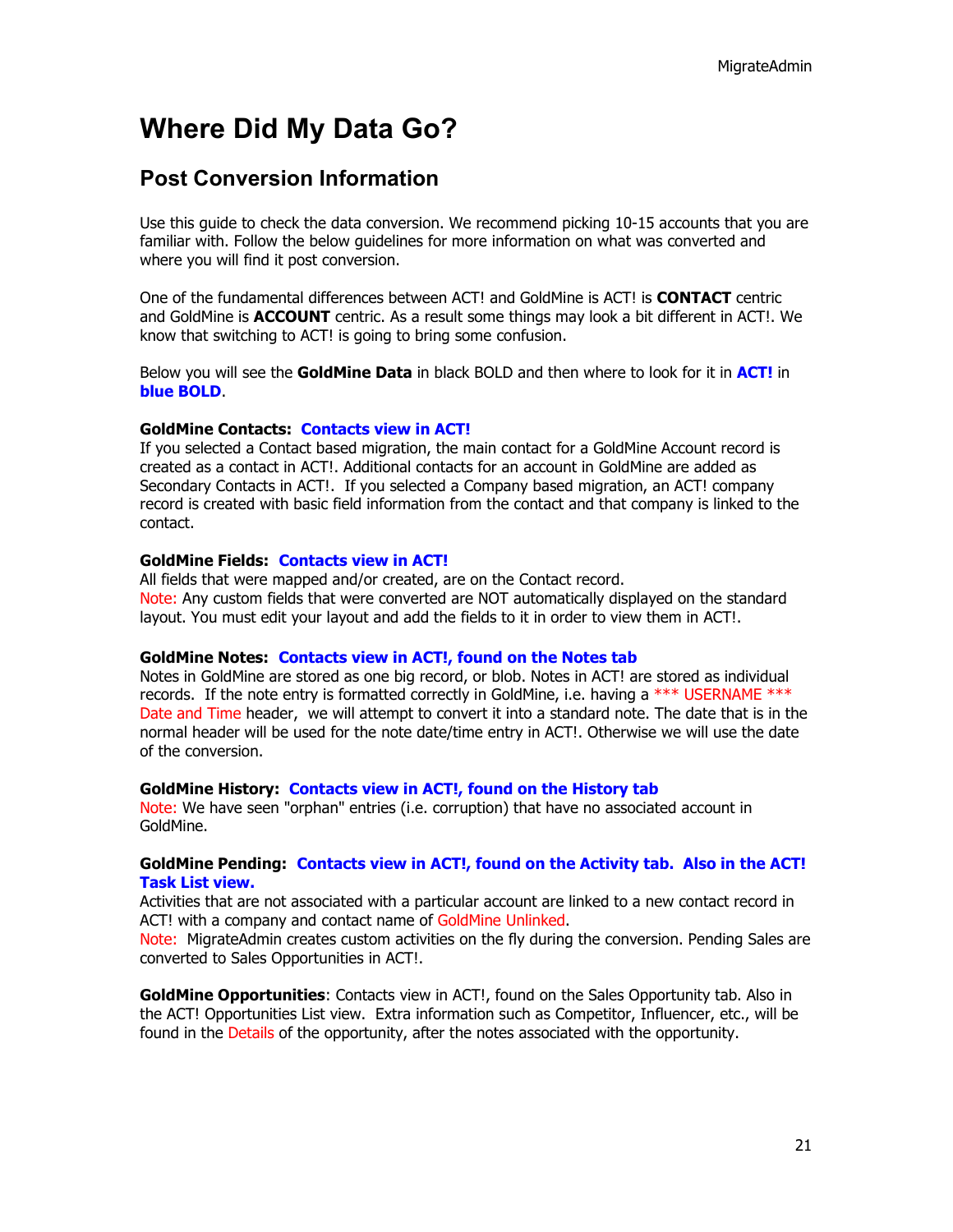#### **GoldMine Details: Contacts View in ACT!, found on the Notes tab**

Details in GoldMine consist of one-to-many tables of information. ACT! 2007 and 2008 (10.1 and below) do not support one-to-many tables. ACT! 2008 (10.2) and higher does support one-tomany tables, however this requires additional functionality beyond the scope of MigrateAdmin. One-to-many tables are NOT supported by the ACT! User Interface and any solution that makes use of these tables must be designed by a software solution provider. We are investigating this for the future.

#### **GoldMine Links: Contacts View in ACT!, found on the Documents tab**

Links, or attachments, in GoldMine added to the Documents tab, if they are found on your system. If the attachment is not found, history entry is created specifying that the document could not be found.

#### **GoldMine Members (or Groups): Groups View in ACT!**

New groups are created in ACT! and all members of that group are automatically added to the new group in ACT!.

#### **GoldMine Summary**: **Contacts View in ACT!**

Some information, such as last edit date, can be found on the Contacts Info tab in ACT! Other fields in the GoldMine summary will be found on your contact layout, depending on where you added it and if you mapped that particular field.

**GoldMine Tracks: Not currently available**

**GoldMine Referrals: Not currently available**

**GM + View: Not currently available**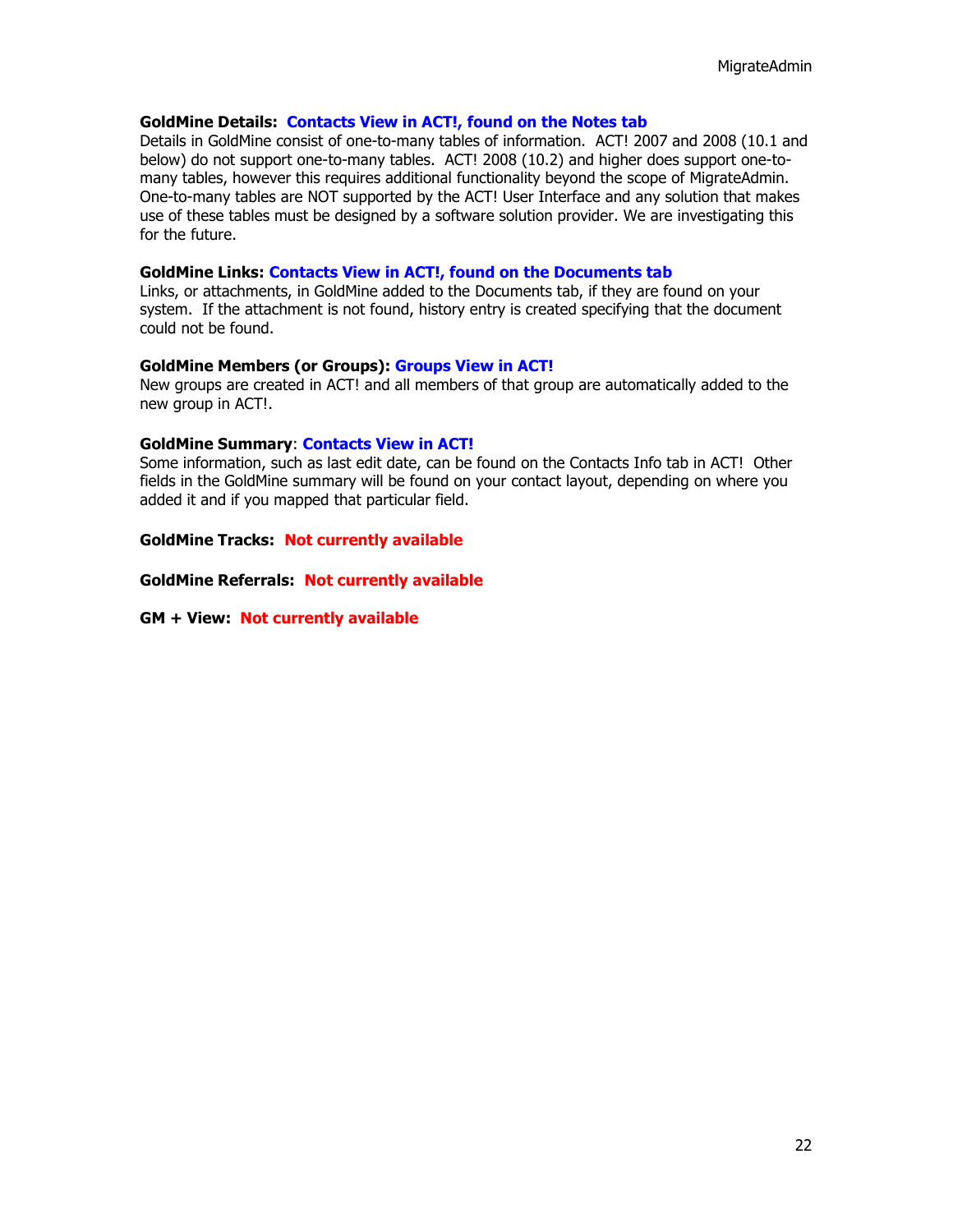### <span id="page-22-0"></span>**Where Do I Map My Notes, Histories, etc.?**

These items are mapped by default to the proper locations in ACT!. You may see some of these items listed in the mapping screen with nothing to map to. You **DO NOT** need to map these in order for them to convert. They are processed automatically.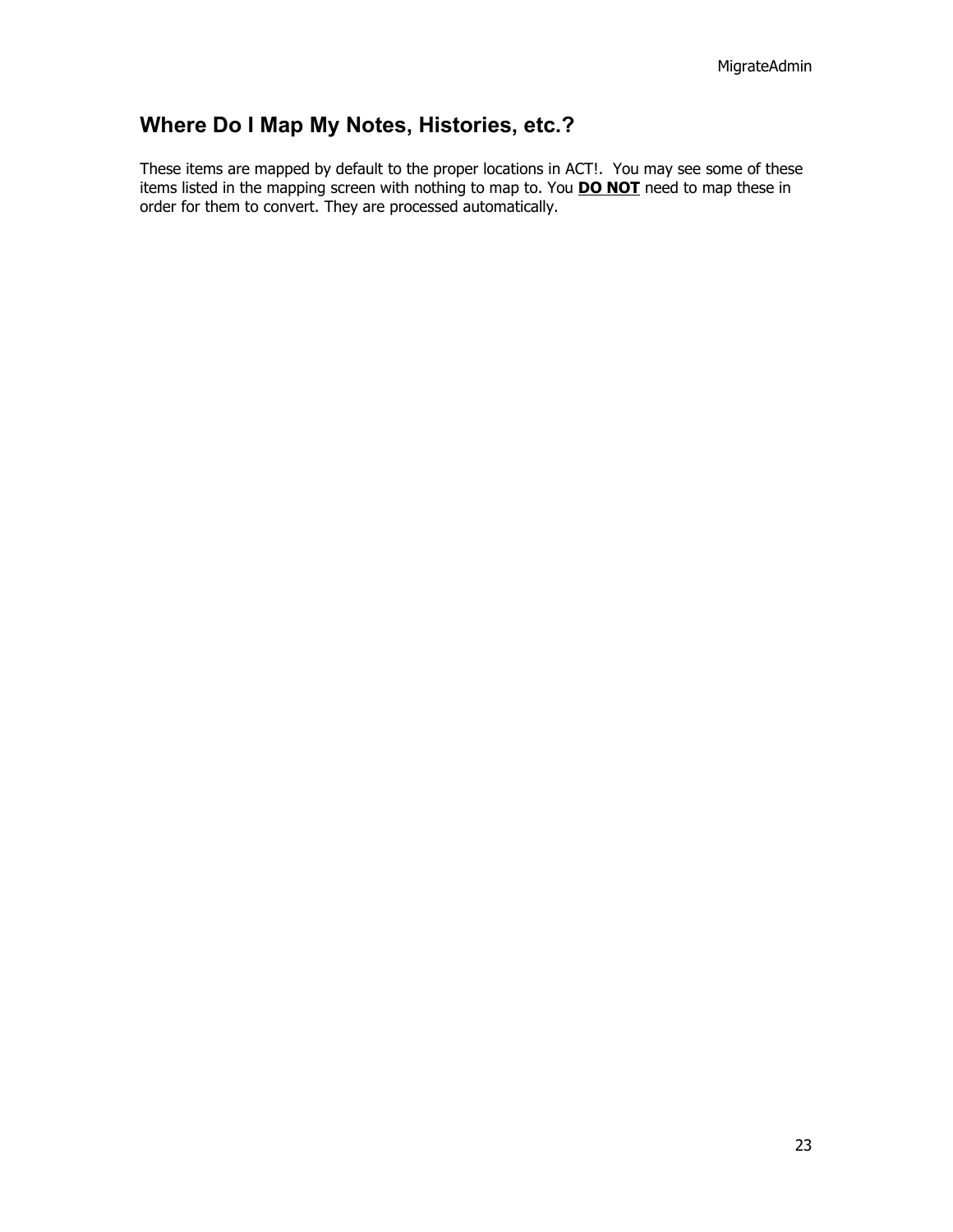### <span id="page-23-0"></span>**Where Do My Extra Email Addresses Go?**

Additional email addresses that have been added to a contact in GoldMine will get created as "Secondary Contacts" in ACT!. So when you are on a record in ACT!, click the "Secondary Contacts" tab and you will see a list of all of the additional email addresses. The reason they get placed here is that ACT! does NOT allow multiple email addresses per contact. So to preserve the ability to click an email address and send an email, you can click them from the "Secondary Contacts" tab.

#### **This also applies to multiple websites that you may have for a contact.**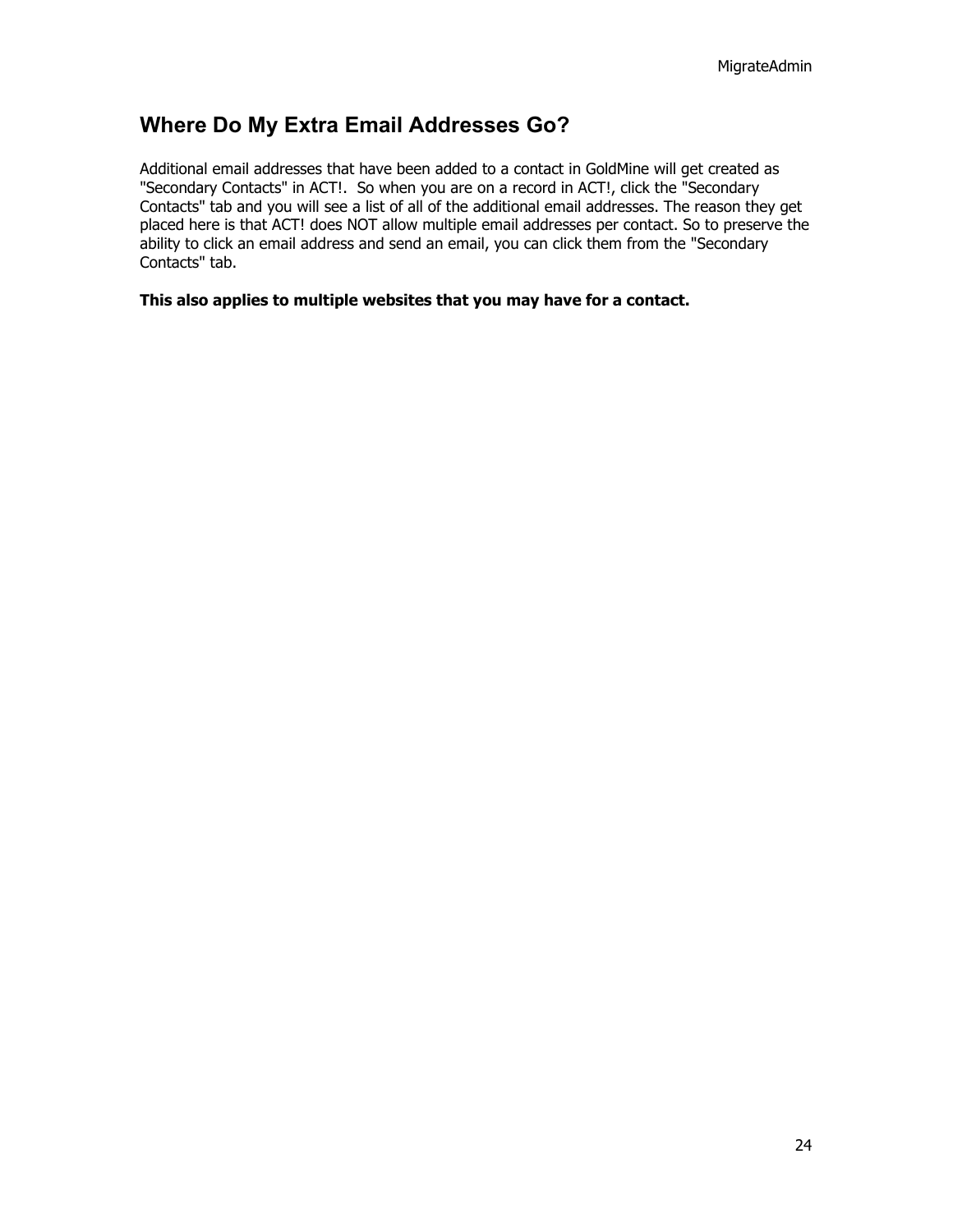### <span id="page-24-0"></span>**Trialware Information**

MigrateAdmin 2008R2 comes with a 30 day trial which includes migrating no more than 500 contacts during the trial period.

#### **It is strongly recommended to make a small subset of your GM Database to allow for a test run of the migration prior to migrating your data into your production ACT! database.**



See below for an example of the Trial screen:

**NOTE:** If you click the Cancel button, you will see the following message box. MigrateAdmin requires a license, either Trial or Registered in order to run.

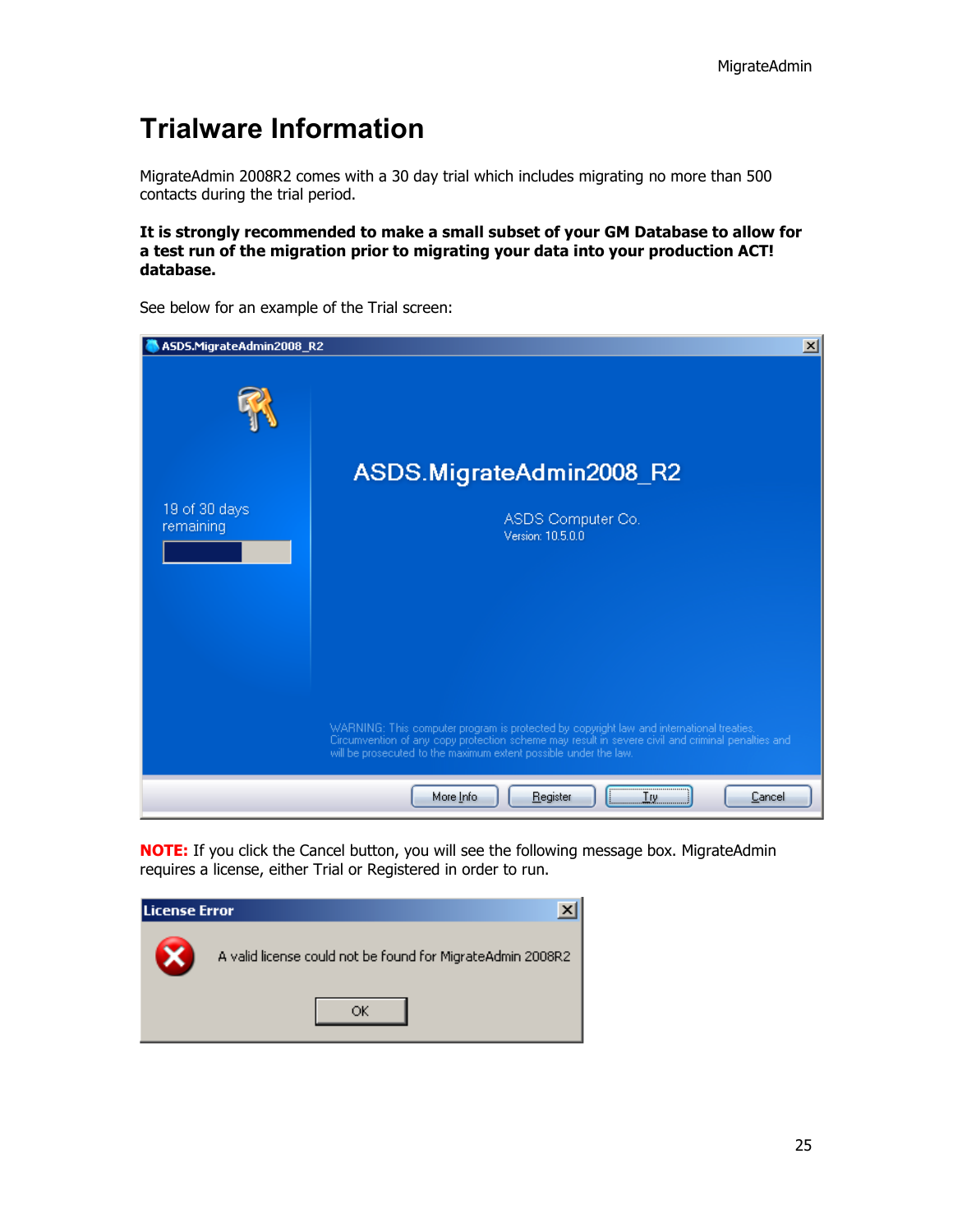### <span id="page-25-0"></span>**Registration**

When you choose to register your product, you will be prompted to input your information as shown below. You must fill out the fields marked with a red circle. Upon entering the required information, click the "Register" button to complete the registration of MigrateAdmin 2008R2.

| ASDS.MigrateAdmin2008_R2 |                                                                                                                                                                                          | $\mathbf{x}$ |
|--------------------------|------------------------------------------------------------------------------------------------------------------------------------------------------------------------------------------|--------------|
|                          | <b>Register Your Software</b><br>To unlock the full capabilities of ASDS.MigrateAdmin2008_R2 you must<br>register, otherwise you can continue in trial mode to evaluate the<br>software. |              |
|                          | Name ·<br>Organization<br>Serial Number                                                                                                                                                  |              |
|                          | XXXXX-XXXXX-XXXXXX-XXXXX-XXXX<br>Email Address <sup>@</sup>                                                                                                                              |              |
|                          | Indicates that you must fill in the field.<br>Register<br><b>Try</b>                                                                                                                     |              |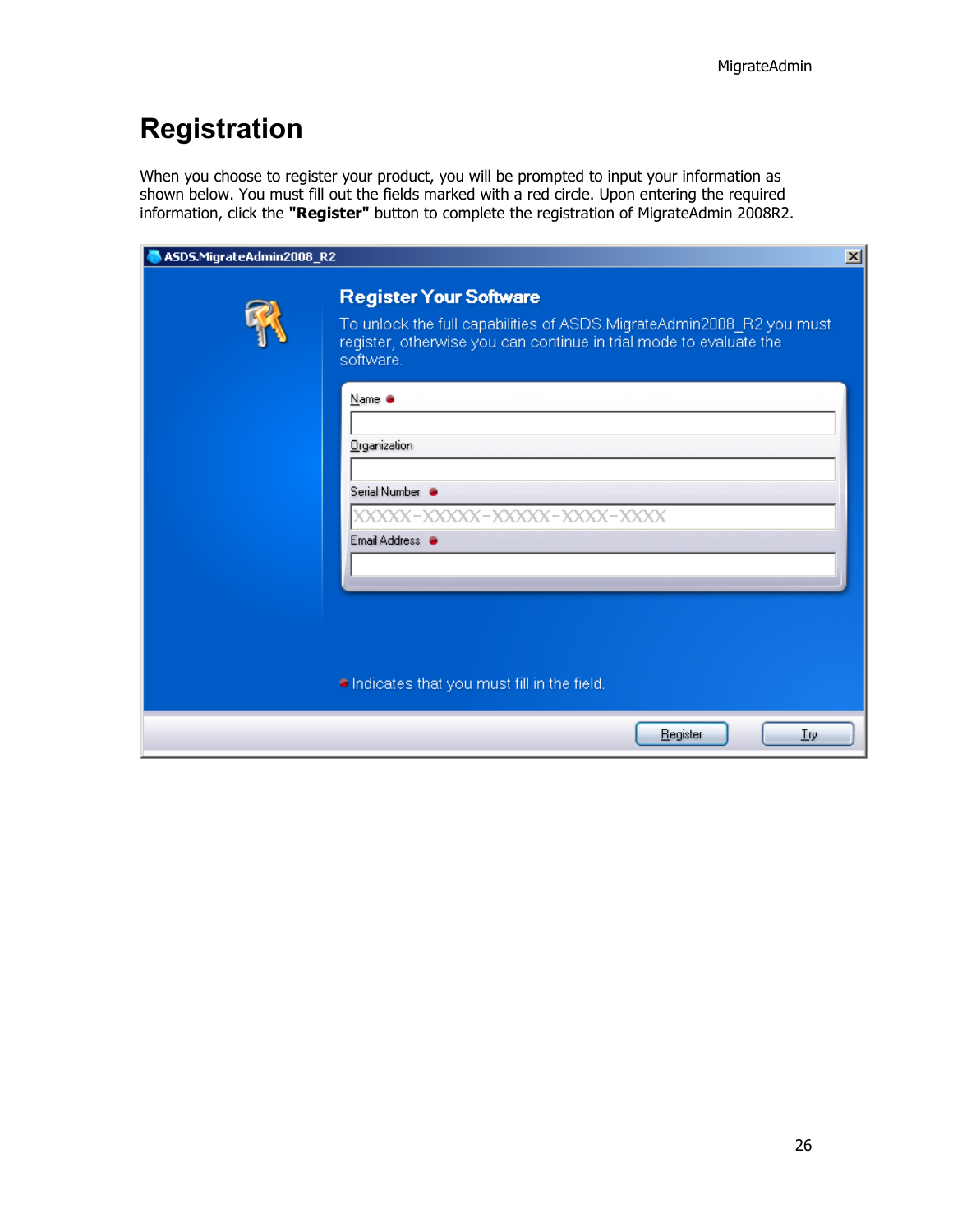### <span id="page-26-0"></span>**Activation**

Once you have entered your information on the 'Register Your Software' window, you will be prompted to activate your software. You have 15 days to activate the software after registering it.

Click the **"Activate online now"** button to activate your software via the Internet. If you do not have an Internet connection, you may activate it by manually entering a code. However, this requires calling our Toll Free number at 1-800-857-0558. We highly recommend using the "Activate online now" function.

| ASDS.MigrateAdmin2008_R2  |                                                                                                                                                                                                                                                                                                            | $\times$ |
|---------------------------|------------------------------------------------------------------------------------------------------------------------------------------------------------------------------------------------------------------------------------------------------------------------------------------------------------|----------|
|                           | <b>Activate Your Software</b><br>In order to continue you must activate your license. Activation verifies<br>that you are using a fully licensed version of<br>ASDS.MigrateAdmin2008_R2 and are eligible for updates and support.                                                                          |          |
| 4 of 15 days<br>remaining | Activate online now. Requires an active Internet connection<br>Activate manually by entering a code.                                                                                                                                                                                                       |          |
|                           | Activate Later<br>You have 4 of 15 days remaining to activate ASDS.MigrateAdmin2008_R2. If you do not<br>$\bigcirc$                                                                                                                                                                                        |          |
|                           | complete activation some features may not work until you complete activation.<br>WARNING: Activating your license on this machine may prevent you from installing the software<br>on additional machines. Please consult your licensing agreement for license usage and restrictions<br>before continuing. |          |
|                           | Tell me more about Activation.<br>Cancel                                                                                                                                                                                                                                                                   |          |

See the example below: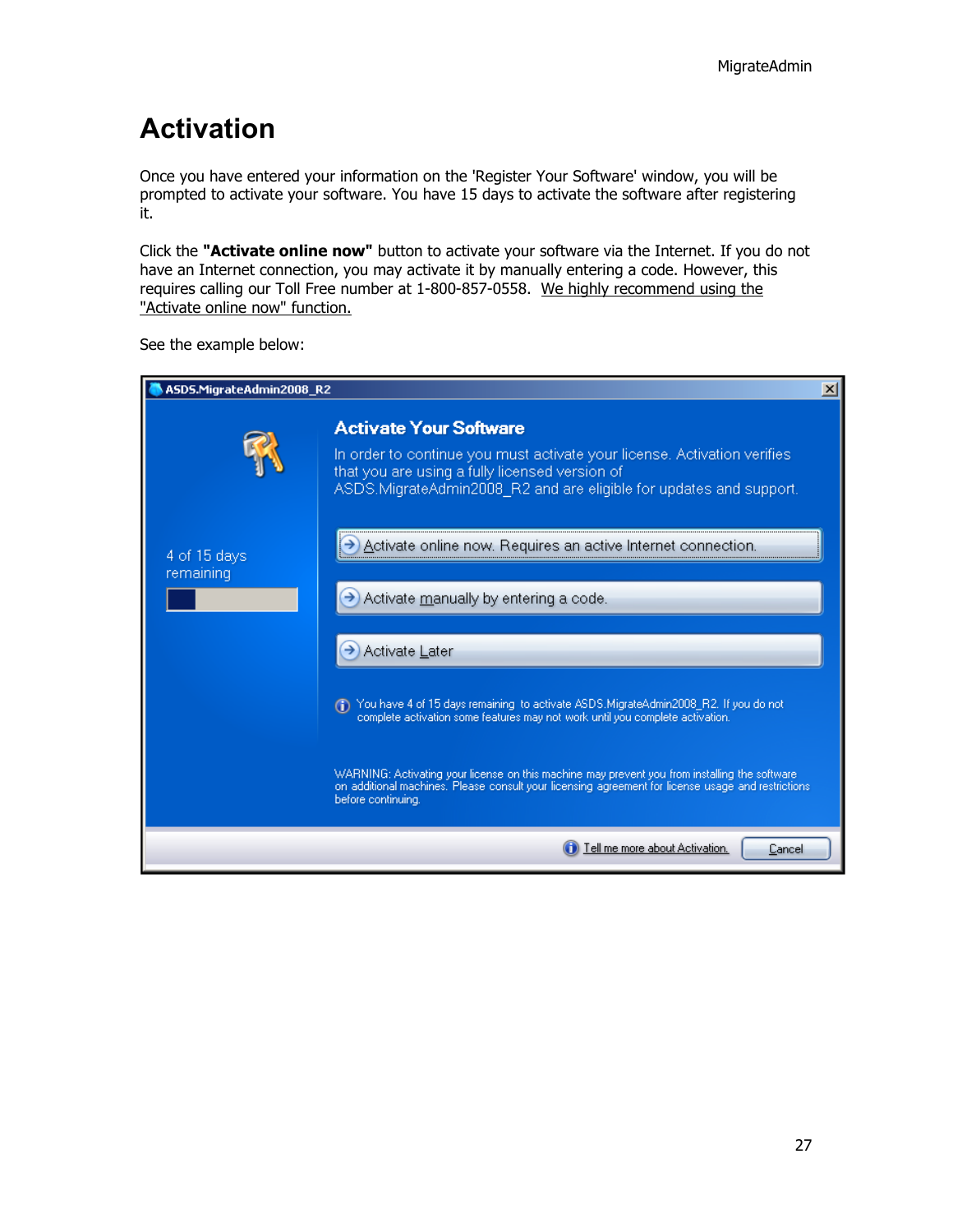

Once you choose 'Activate online now', you will see the following box to show it was successful.

Note: When you activate your software, it can ONLY be used on the machine in which it was activated on.